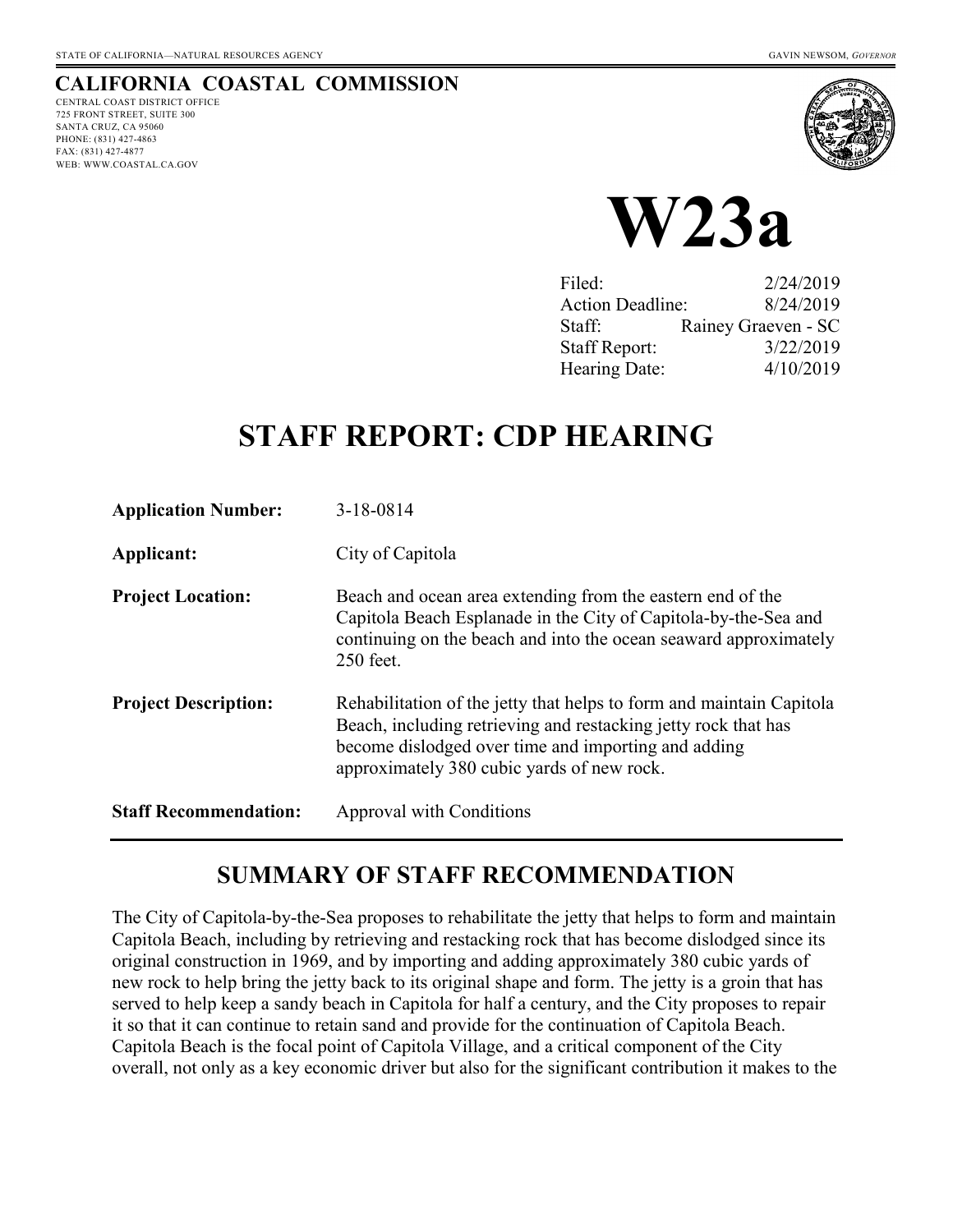#### 3-18-0814 (Capitola Jetty Rehabilitation)

social fabric of the Village and the City overall. The jetty rehabilitation project is thus very important to the City.

Staff believes that approval of the jetty rehabilitation project is appropriate in this case, including as there do not appear to be any feasible less environmentally-damaging alternatives to protect and maintain Capitola Beach, which is a very popular and heavily used public beach and ocean recreational area. That said though, the project is not without its coastal resource impacts, including that the jetty occupies a portion of sandy beach and offshore area that would otherwise be available to the public, and it would continue to block sand that would otherwise be delivered downcoast via the typical offshore sand-supply current that generally flows that direction. On both of these points, however, the project is not a new or replacement jetty, rather it is a repair and maintenance project for a pre-Coastal Act structure, and thus the impacts assessed here are in relation to the repair components, and not the object of repair.<sup>1</sup> These repair and maintenancespecific impacts are fairly minor, and essentially consist of a more limited subset of the overall impacts described above, as well as potential for impacts during construction. On the latter, construction best management practices can be appropriately applied to limit construction impacts as much as possible. On the former, the City has demonstrated that the project would not alter sand supply or sediment transport over existing conditions, and would instead serve to maintain the beach while preventing additional damage to the jetty that would warrant a bigger project in the future. For remaining impacts, the project can be considered self-mitigating given that ultimately the jetty's continued presence will ensure a larger sandy public beach and continuation of an offshore surfing spot associated with the jetty (and therefore, enhanced public recreational access) than would exist absent the jetty rehabilitation. In addition, arguably, if instead the jetty was not present (i.e., to address concerns that it should not be allowed to take up beach/ocean space in the first place), the space underlying it would not be available as sandy beach (or the offshore surfing area for surfing) as these conditions are created in this location by the jetty.

Staff is therefore recommending approval of a CDP for the project with conditions to monitor jetty status over time, and to allow for future maintenance under this CDP, to ensure the jetty achieves its intended objective of protecting Capitola Beach. Such conditions will help ensure that the City and the Commission are aware of any damage to or weathering of the jetty, and can also help to ensure that timely repairs and/or other actions to maintain it in its approved state and for its desired function are appropriately undertaken. The conditions also require that the authorized maintenance term be re-evaluated in five years to consider any changed circumstances (including but not limited to the effects of sea level rise) that may suggest additional review and/or permitting to address those circumstances is warranted at that time.

Staff has worked closely with the City on the project, and the City is in agreement with the staff recommendation. As conditioned, the project can be found consistent with the Coastal Act, and staff recommends **approval** of the CDP. The motion is found on page 4 below.

 $\overline{a}$ <sup>1</sup> A new or replacement jetty would require that it be evaluated against the Coastal Act as a *new* structure being placed at this location, including for its overall effects on coastal resources for its entire placement as if new, whereas some of those impacts were "inherited" when the Coastal Act went into effect, and the evaluation here focuses on just the repair components.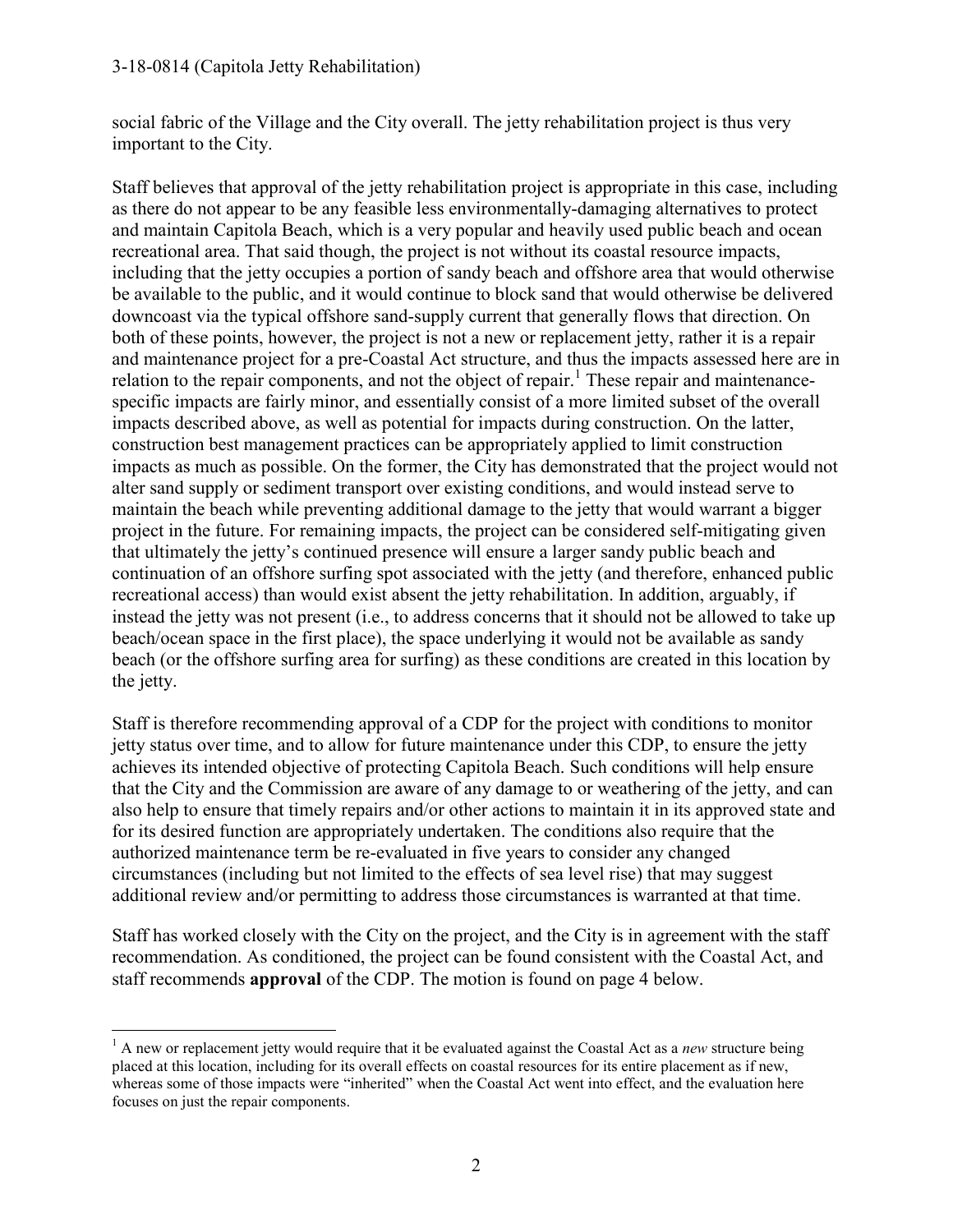## **TABLE OF CONTENTS**

### **APPENDICES**

Appendix A – Substantive File Documents Appendix B – Staff Contact with Agencies and Groups

#### **[EXHIBITS](https://documents.coastal.ca.gov/reports/2019/4/W23a/W23a-4-2019-exhibits.pd)**

Exhibit 1 – Aerial Photo of Project Vicinity

- Exhibit 2 City's Coastal Engineering Project Description
- Exhibit 3 Project Plans
- Exhibit 4 Photos of Existing Jetty
- Exhibit 5 City's Coastal Engineering Analysis
- Exhibit 6 City's Coastal Engineering Sand Transport Study
- Exhibit 7 Historical Photos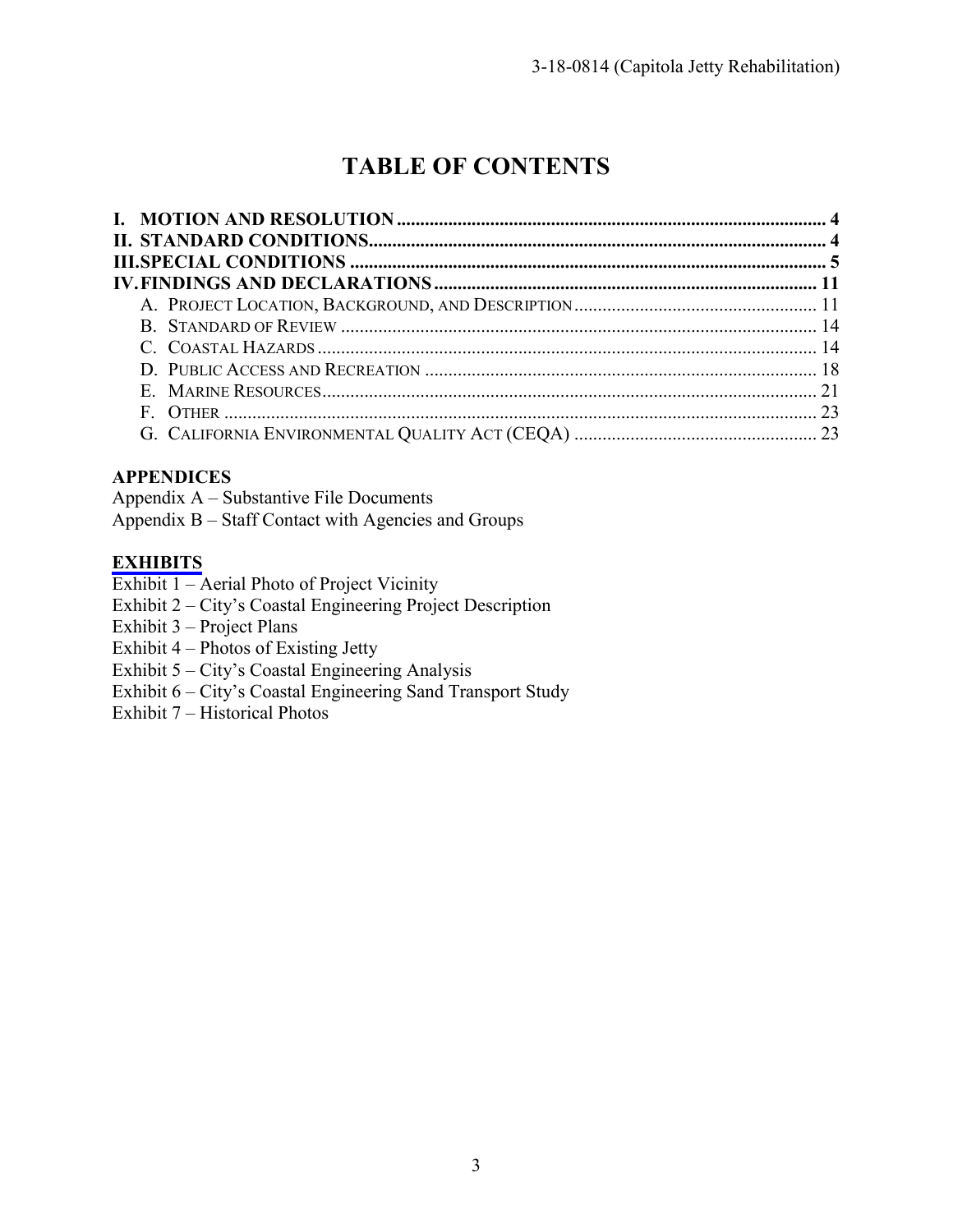### **I. MOTION AND RESOLUTION**

Staff recommends that the Commission, after public hearing, **approve** a CDP for the proposed development. To implement this recommendation, staff recommends a **YES** vote on the following motion. Passage of this motion will result in approval of the CDP as conditioned and adoption of the following resolution and findings. The motion passes only by affirmative vote of a majority of the Commissioners present.

*Motion: I move that the Commission approve Coastal Development Permit Number 3- 18-0814 pursuant to the staff recommendation, and I recommend a yes vote.* 

*Resolution to Approve CDP: The Commission hereby approves Coastal Development Permit Number 3-18-0814 and adopts the findings set forth below on grounds that the development as conditioned will be in conformity with the policies of Chapter 3 of the Coastal Act. Approval of the permit complies with the California Environmental Quality Act because either 1) feasible mitigation measures and/or alternatives have been incorporated to substantially lessen any significant adverse effects of the development on the environment, or 2) there are no further feasible mitigation measures or alternatives that would substantially lessen any significant adverse impacts of the development on the environment.* 

### **II. STANDARD CONDITIONS**

This permit is granted subject to the following standard conditions:

- **1. Notice of Receipt and Acknowledgment**. The permit is not valid and development shall not commence until a copy of the permit, signed by the Permittee or authorized agent, acknowledging receipt of the permit and acceptance of the terms and conditions, is returned to the Commission office.
- **2. Expiration.** If development has not commenced, the permit will expire two years from the date on which the Commission voted on the application. Development shall be pursued in a diligent manner and completed in a reasonable period of time. Application for extension of the permit must be made prior to the expiration date.
- **3. Interpretation.** Any questions of intent of interpretation of any condition will be resolved by the Executive Director or the Commission.
- **4. Assignment.** The permit may be assigned to any qualified person, provided assignee files with the Commission an affidavit accepting all terms and conditions of the permit.
- **5. Terms and Conditions Run with the Land.** These terms and conditions shall be perpetual, and it is the intention of the Commission and the Permittee to bind all future owners and possessors of the subject property to the terms and conditions.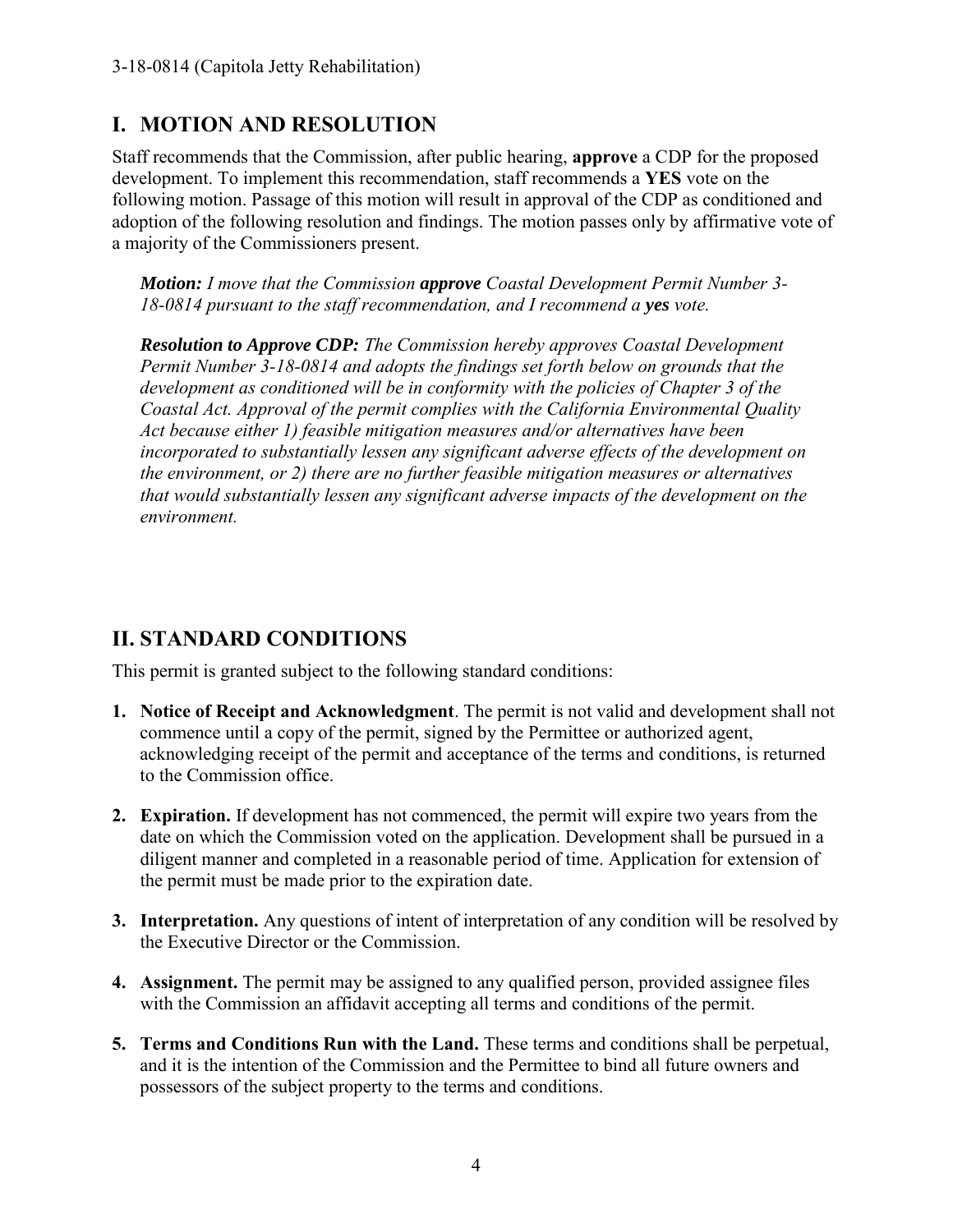### **III. SPECIAL CONDITIONS**

This permit is granted subject to the following special conditions:

- **1. Approved Project.** This CDP authorizes restacking existing jetty rock, and importing and adding approximately 380 cubic yards of new rock, within the jetty configuration shown on the proposed project plans (dated October 10, 2018 and titled "Capitola Beach Jetty Rehabilitation" and dated received in the Coastal Commission's Central Coast District office on December 18, 2018; see **Exhibit 3**), and maintaining that configuration over time (see **Special Condition 5**) subject to the terms and conditions of this CDP.
- **2. Construction Plan.** PRIOR TO CONSTRUCTION, the Permittee shall submit two copies of a Construction Plan to the Executive Director for review and written approval. The Construction Plan shall, at a minimum, include and provide for the following:
	- **a. Construction Areas.** The Construction Plan shall identify the specific location of all construction areas, all staging areas, and all construction access corridors in site plan view. All such areas within which construction activities and/or staging are to take place shall be minimized to the fullest extent feasible in order to have the least impact on public access to and along Capitola Beach, the Pacific Ocean, and other coastal resources. Special attention shall be given to siting and designing construction areas in order to minimize impacts on the ambiance and aesthetic values of the shoreline area, including but not limited to public views in the beach area.
	- **b. Construction Methods.** The Construction Plan shall specify the construction methods to be used, including all methods to be used to keep construction areas separated from public use areas as much as feasible (including through use of unobtrusive fencing and/or other similar measures to delineate construction areas), including verification that equipment operation and equipment and material storage will not significantly degrade public views during construction. The Plan shall limit construction activities to avoid coastal resource impacts as much as possible.
	- **c.** Construction Timing. Work shall only be allowed between October  $15<sup>th</sup>$  and May  $31<sup>st</sup>$ . No work shall occur during weekends, and all work shall take place during daylight hours (i.e., from one hour before sunrise to one hour after sunset). Nighttime work and lighting of the work area is prohibited unless, due to extenuating circumstances, the Executive Director authorizes such work on a case-specific basis.
	- **d. Imported Rock Requirements.** Imported rock shall be inspected at an inland location and shall not be added to the jetty if it is determined to harbor any potential for leading to introduced species in the Monterey Bay National Marine Sanctuary. The Permittee shall coordinate with Sanctuary staff to ensure compliance with this requirement.
	- **e. Construction Best Management Practices (BMPs).** The Construction Plan shall identify the type and location of erosion control/water quality best management practices that will be implemented during construction to protect coastal water quality and related coastal resources, including at a minimum all of the following: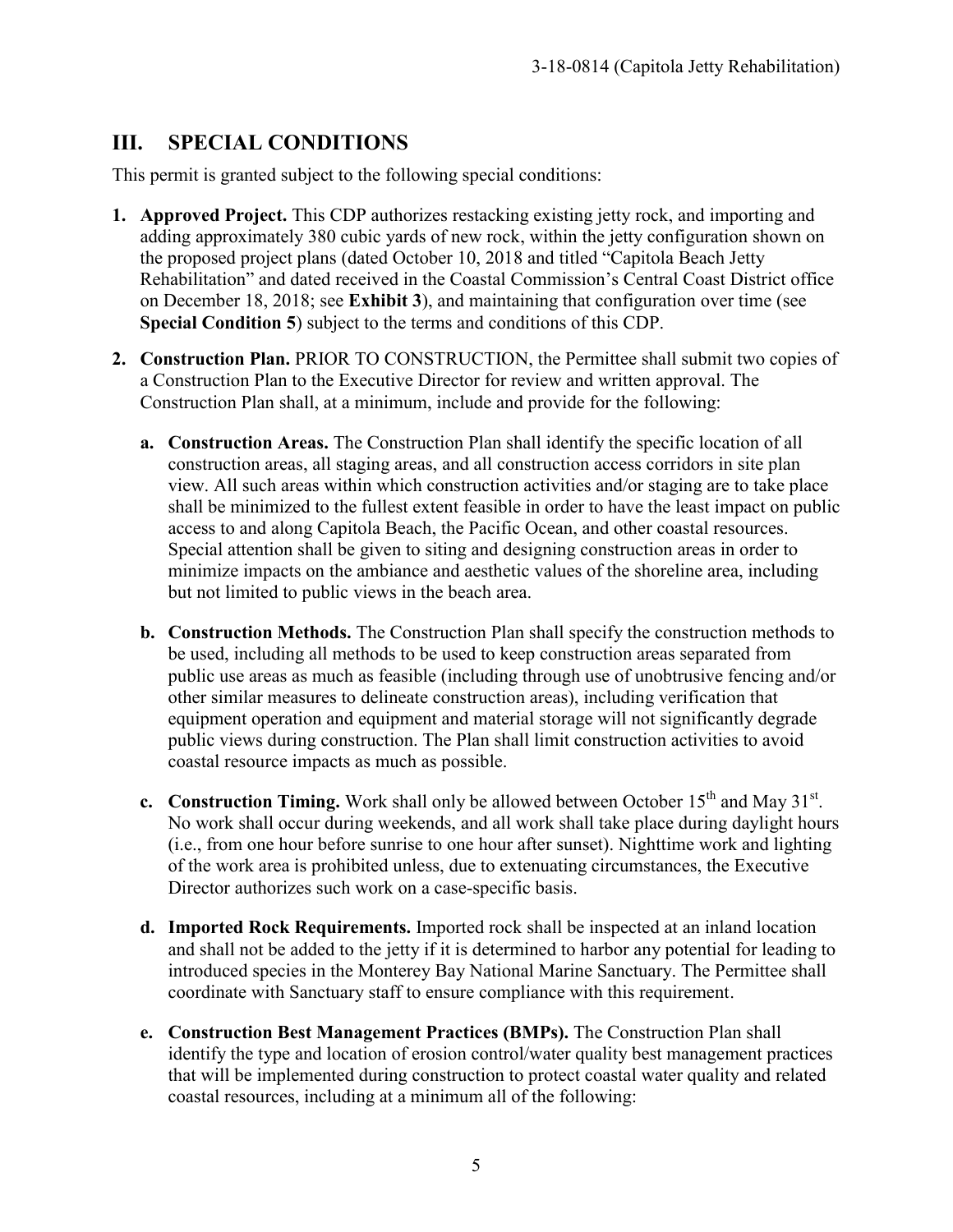- **1. Equipment BMPs.** Equipment washing, refueling, and/or servicing shall take place at an appropriate location inland of the beach to prevent leaks and spills of hazardous materials at the project site, preferably on an existing hard surface area (e.g., a road) or an area where collection of materials is facilitated. All construction equipment shall also be inspected and maintained at a similar inland location to prevent leaks and spills of hazardous materials at the project site.
- **2. Good Housekeeping BMPs.** The construction site shall maintain good construction housekeeping controls and procedures (e.g., clean up all leaks, drips, and other spills immediately; keep materials covered and out of the rain (including covering exposed piles of soil and wastes); dispose of all wastes properly, place trash receptacles on site for that purpose, and cover open trash receptacles during wet weather; remove all construction debris from the project site; etc.).
- **3. Rubber-tired Construction Vehicles.** Only rubber-tired construction vehicles are allowed on the beach and in the intertidal zone, except track vehicles may be used if the Executive Director determines that they are required to safely carry out construction.
- **4. Construction Material Storage.** All construction materials and equipment placed on or adjacent to the beach during daylight construction hours shall be stored beyond the reach of tidal waters. All construction materials and equipment shall be removed in their entirety from these areas by one hour after sunset each day that work occurs.
- **(f) Restoration.** All sandy beach and other public recreational use areas and all beach access points impacted by construction activities shall be restored to their pre-construction condition or better within three days of completion of construction. Any native materials impacted shall be filtered as necessary to remove all construction debris.
- **(g) Construction Site Documents.** The Construction Plan shall provide that copies of the signed CDP and the approved Construction Plan be maintained in a conspicuous location at the construction job site at all times, and that such copies be available for public review on request. All persons involved with project construction shall be briefed on the content and meaning of the CDP (including explicitly its terms and conditions) and the approved Construction Plan, and the public review requirements applicable to them, prior to commencement of construction.
- **(h) Construction Coordinator.** The Construction Plan shall provide that a construction coordinator be designated to be contacted during construction should questions arise regarding the construction (in case of both regular inquiries and emergencies), and that his/her contact information (i.e., address, phone numbers, email address, etc.) including, at a minimum, a telephone number (with message capabilities) and an email that will be made available 24 hours a day for the duration of construction, is conspicuously posted at the job site where such contact information is readily visible from public viewing areas while still protecting public views as much as possible, along with indication that the construction coordinator should be contacted in the case of questions regarding the construction (in case of both regular inquiries and emergencies). The construction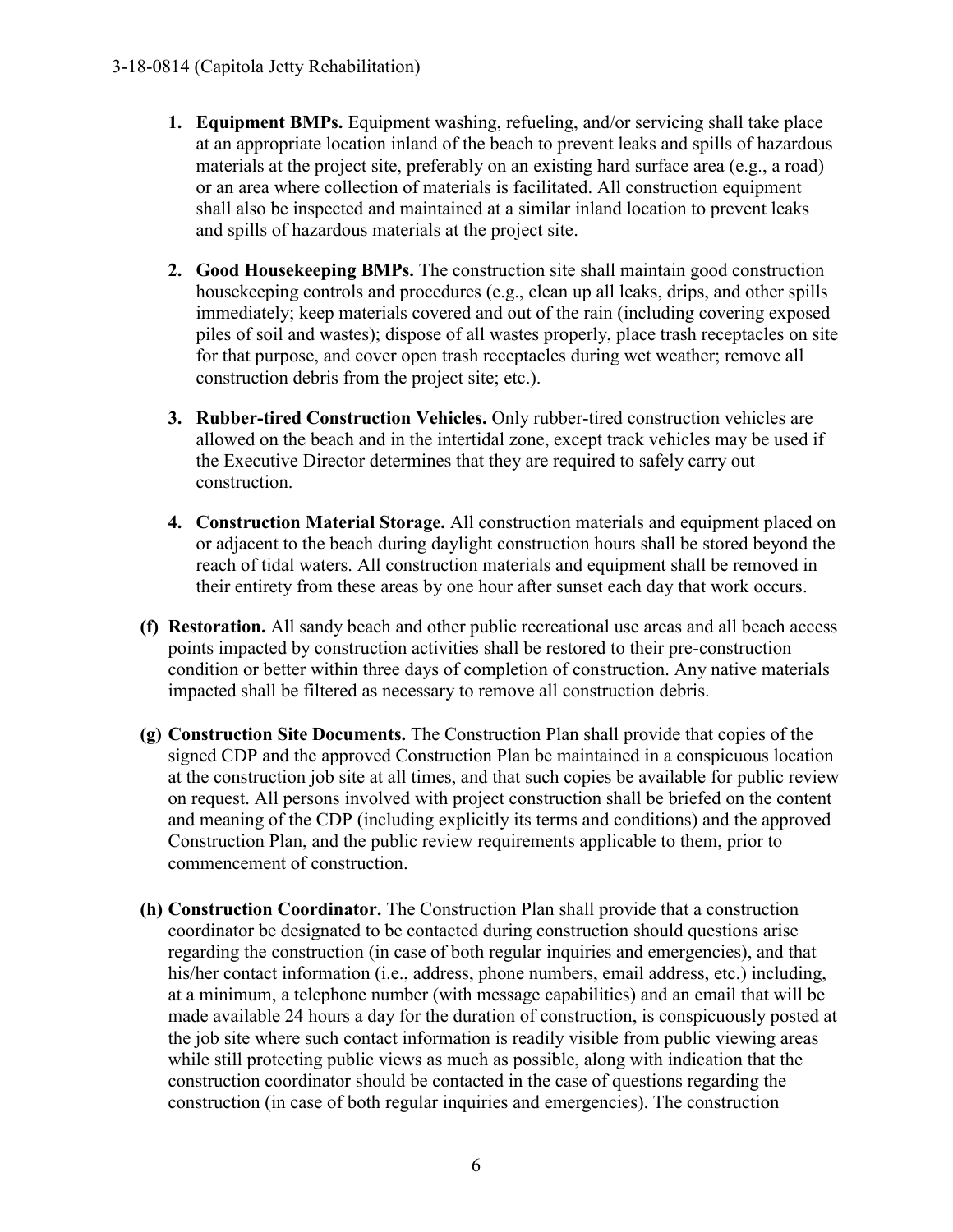coordinator shall record the contact information (e.g., address, email, phone number, etc.) and nature of all complaints received regarding the construction, and shall investigate complaints and take remedial action, if necessary, within 24 hours of receipt of the complaint or inquiry. All complaints and all actions taken in response shall be summarized and provided to the Executive Director within one week of receipt of the complaints.

- **(i) Construction Specifications.** The construction specifications and materials shall include appropriate provisions that require remediation for any work done inconsistent with the terms and conditions of the CDP.
- **(j) Notification.** The Permittee shall notify planning staff of the Coastal Commission's Central Coast District Office at least three working days in advance of commencement of construction, and immediately upon completion of construction.

Minor adjustments to the above Construction Plan requirements may be allowed by the Executive Director if such adjustments: (1) are deemed reasonable and necessary; and (2) do not adversely impact coastal resources. All requirements above and all requirements of the approved Construction Plan shall be enforceable components of this CDP. The Permittee shall undertake development in conformance with this condition and the approved Construction Plan, unless the Commission amends this CDP or the Executive Director provides a written determination that no amendment is legally required for any proposed minor deviations.

- **3. As-Built Plans.** WITHIN THREE MONTHS OF COMPLETION OF CONSTRUCTION, the Permittee shall submit two copies of As-Built Plans to the Executive Director for review and written approval showing all elements of the jetty, including riprap and the interior concrete membrane. The As-Built Plans shall be substantially consistent with the approved project identified in **Special Condition 1**. The As-Built Plans shall include color photographs (in hard copy and jpg format) that clearly show the as-built project, and that are accompanied by a site plan that notes the location of each photographic viewpoint and the date and time of each photograph. At a minimum, the photographs shall be from upcoast, seaward, and downcoast viewpoints on the beach and/or atop the jetty, and from a sufficient number of viewpoints as to provide complete photographic coverage of the permitted jetty. Such photographs shall be at a scale that allows comparisons to be made with the naked eye between photographs taken in different years and from the same vantage points. The As-Built Plans shall include vertical and horizontal reference markers from inland surveyed benchmarks for use in future monitoring efforts. The As-Built Plans shall be submitted with certification by a licensed civil engineer with experience in coastal structures and processes, acceptable to the Executive Director, verifying that the jetty has been constructed in conformance with the approved project identified in **Special Condition 1**.
- **4. Monitoring and Reporting.** The Permittee shall ensure that the condition and performance of the approved as-built project is regularly monitored and maintained. Such monitoring evaluation shall at a minimum address whether any significant weathering or damage has occurred that would adversely impact future performance of the jetty, and identify any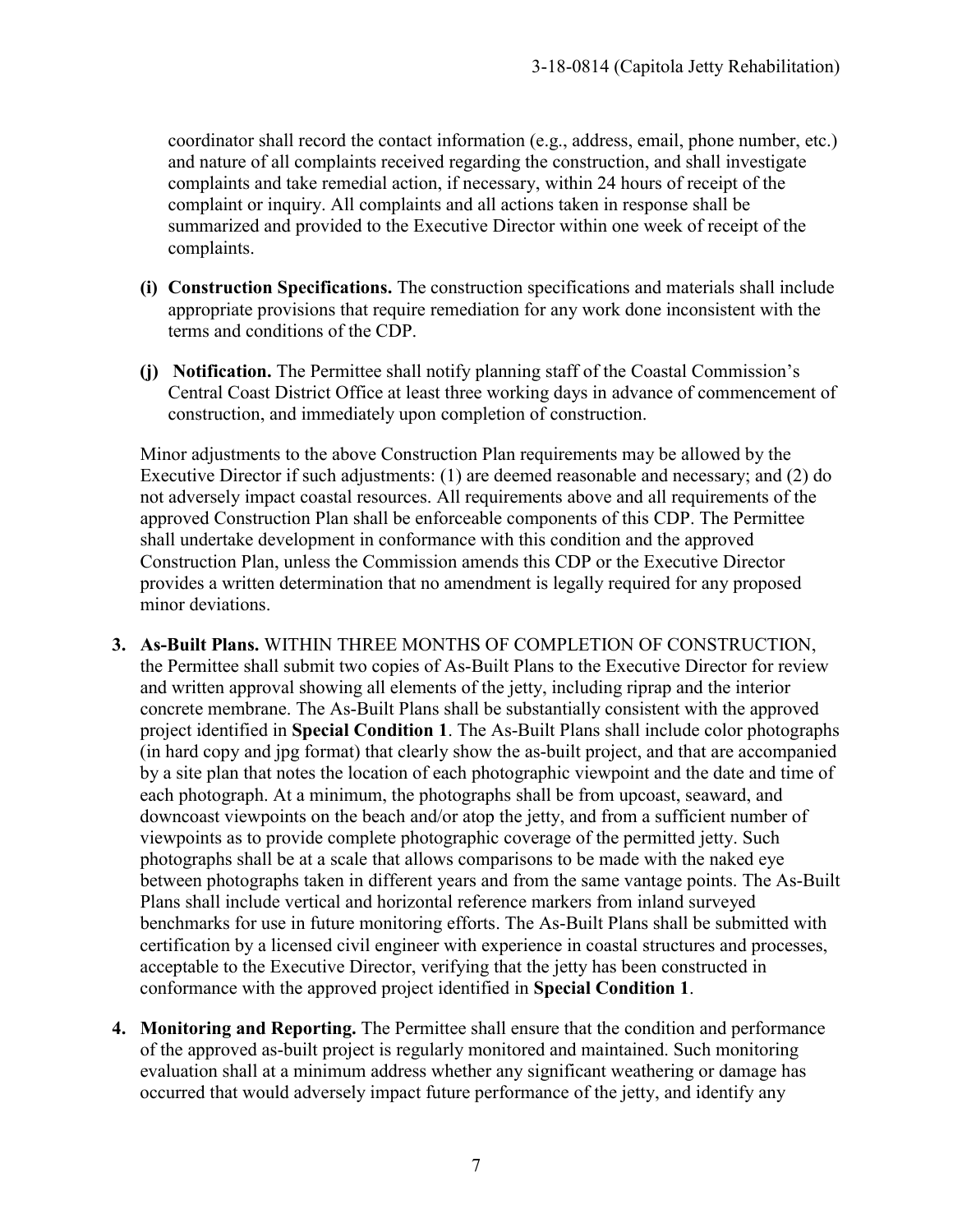#### 3-18-0814 (Capitola Jetty Rehabilitation)

structural or other damage or wear and tear requiring repair and/or maintenance (subject to **Special Condition 5** below) to maintain the jetty in a structurally sound manner and in its approved state. The monitoring evaluation shall also identify any changes to the as-built project relative to the surveyed vertical and horizontal reference markers described in **Special Condition 3** above, and shall include a summary of seasonal (i.e., winter and summer) beach profiles including the approximate size of the beach during these seasons and corresponding photos. The jetty shall be monitored by a licensed civil engineer with experience in coastal structures and processes to ensure structural and cosmetic integrity, including evaluation of movement and slumping of rock. Monitoring reports covering the above-described evaluations, shall be submitted to the Executive Director for review and approval at five year intervals by May 1st of each fifth year measured from the year of approval of this CDP (with the first report due May 1, 2024, and subsequent reports due May 1, 2029, May 1, 2034, and so on) for as long as the approved as-built project exists at this location. The reports shall identify the existing configuration and condition of the jetty, and shall recommend actions necessary to maintain the jetty in its approved and/or required state, and shall include photographs with the date and time of the photographs and the location of each photographic viewpoint noted on a site plan. Actions necessary to maintain the approved as-built project in a structurally sound manner and in its approved state, subject to **Special Condition 5** below, shall be implemented within 30 days of Executive Director approval, unless a different time frame for implementation is identified by the Executive Director. Any proposed development to the as-built project which is not covered by **Special Condition 5** below shall require submission to the Coastal Commission of a CDP amendment application.

- **5. Future Repair and Maintenance Authorized.** This CDP authorizes future repair and maintenance of the jetty subject to the following:
	- **a) Maintenance.** "Repair" and/or "maintenance," as understood in this special condition, means development that would otherwise require a CDP whose purpose is to maintain the jetty in its approved state. Repair and/or maintenance authorized under this CDP does not include physical enlargement of the jetty.
	- b) **Other Agency Approvals.** The Permittee acknowledges that these maintenance stipulations do not obviate the need to obtain any other necessary permits from other agencies for any future maintenance and/or repair episodes.
	- **c) Maintenance Notification.** At least 30 days prior to commencing any maintenance event, the Permittee shall notify, in writing, planning staff of the Coastal Commission's Central Coast District Office. The notification shall include: (1) a detailed description of the maintenance event proposed; (2) any plans, engineering and/or geology reports describing the event; (3) a construction plan that complies with all aspects of the approved construction plan (see **Special Condition 2**); (4) other agency authorizations, as applicable; and (5) any other supporting documentation describing the maintenance event. The maintenance event shall not commence until the Permittee has been informed by planning staff of the Coastal Commission's Central Coast District Office that the maintenance event complies with this CDP. If the Permittee has not been sent a written response within 30 days of the notification being received in the Central Coast District Office, the maintenance shall be authorized as if planning staff affirmatively indicated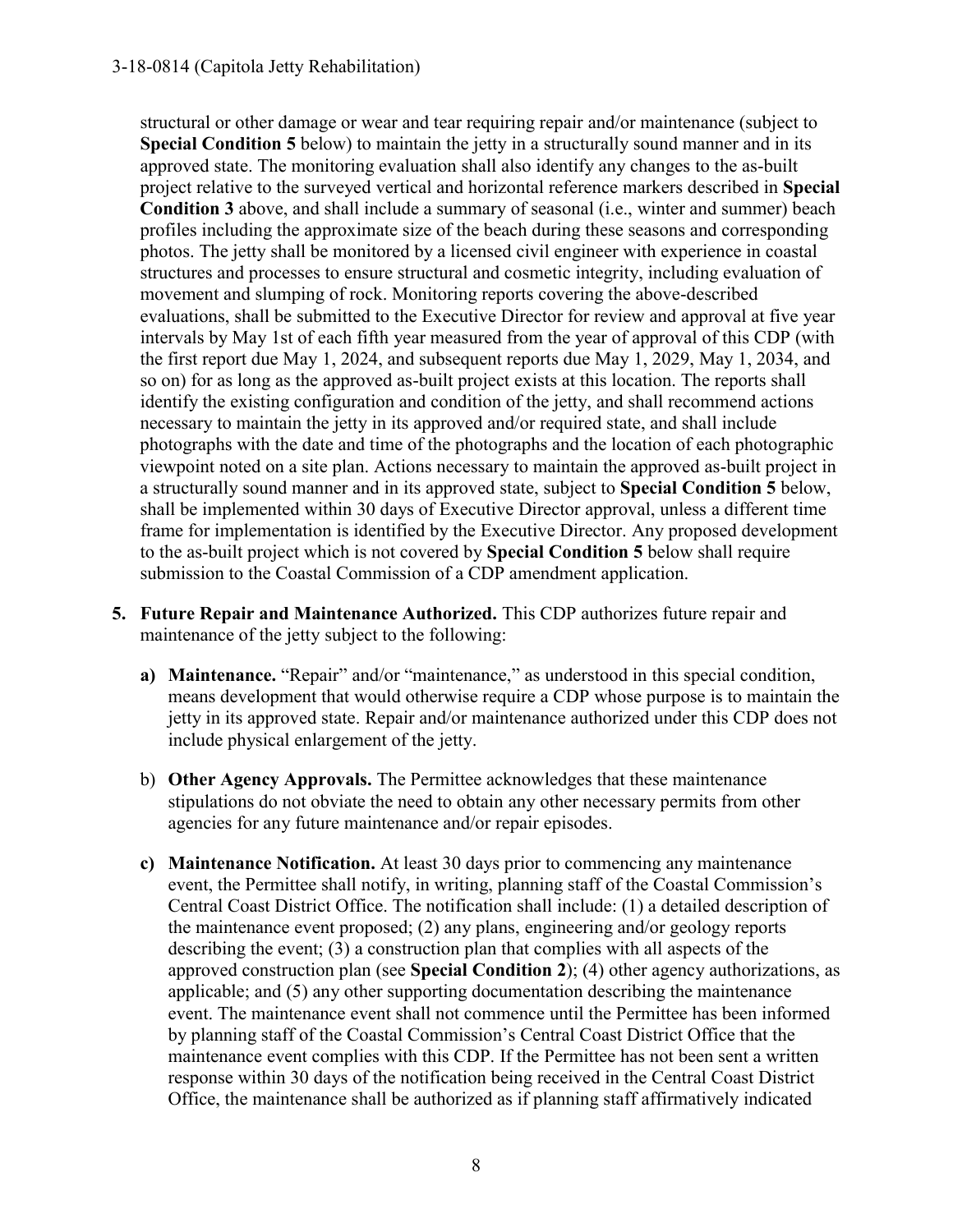that the maintenance complies with this CDP. The notification shall clearly indicate that maintenance is proposed pursuant to this CDP, and that the lack of a written response to the notification within 30 days constitutes approval of the proposed maintenance event as specified in this CDP (and such automatic approval shall be void if not so indicated in the notice). In the event of an emergency requiring immediate maintenance, the notification of such emergency shall be made as soon as possible, and shall (in addition to the foregoing information) clearly describe the nature of the emergency.

- d) **Maintenance Coordination.** Maintenance events shall, to the degree feasible, be coordinated with other maintenance events proposed in the immediate vicinity with the goal being to limit coastal resource impacts, including the length of time that construction occurs in and around the beach and bluff area, beach access points, and the Esplanade. As such, the Permittee shall make reasonable efforts to coordinate the Permittee's maintenance events with other adjacent events, including adjusting maintenance event scheduling as directed by planning staff of the Coastal Commission's Central Coast District Office.
- e) **Restoration.** The Permittee shall restore all areas (including the beach and all access points/routes) impacted by construction activities to their pre-construction condition or better within three days of completion of construction. Any beach sand impacted shall be filtered as necessary to remove all construction debris from the beach. The Permittee shall notify planning staff of the Coastal Commission's Central Coast District Office upon completion of restoration activities to allow for a site visit to verify that all beacharea restoration activities are complete. If planning staff should identify additional reasonable measures necessary to restore beach areas or access points to their preconstruction state, such measures shall be implemented as quickly and reasonably as possible.
- f) **Noncompliance Provision.** If the Permittee is not in compliance with the terms and conditions of any Coastal Commission CDPs (including this CDP) or other coastal authorizations that apply to the subject property, or are otherwise in violation of the Coastal Act, at the time that a maintenance event is proposed, then the maintenance event that might otherwise be allowed by the terms of this future maintenance condition may not be allowed by the Executive Director until the Permittee is in full compliance with all terms and conditions of said CDPs or other coastal authorizations and the Coastal Act.
- g) **Emergency.** In addition to the emergency provisions set forth in subsection (c) above, nothing in this condition shall affect the emergency authority provided by Coastal Act Section 30611, Coastal Act Section 30624, and Subchapter 4 of Chapter 5 of Title 14, Division 5.5, of the California Code of Regulations (Permits for Approval of Emergency Work).
- h) **Duration of Covered Maintenance.** Future maintenance under this CDP is allowed subject to the above terms until April 10, 2024. Maintenance may be carried out beyond April10, 2024 under the same existing terms if the Permittee requests an extension of the maintenance provision of this CDP prior to April 10, 2024, and if the Executive Director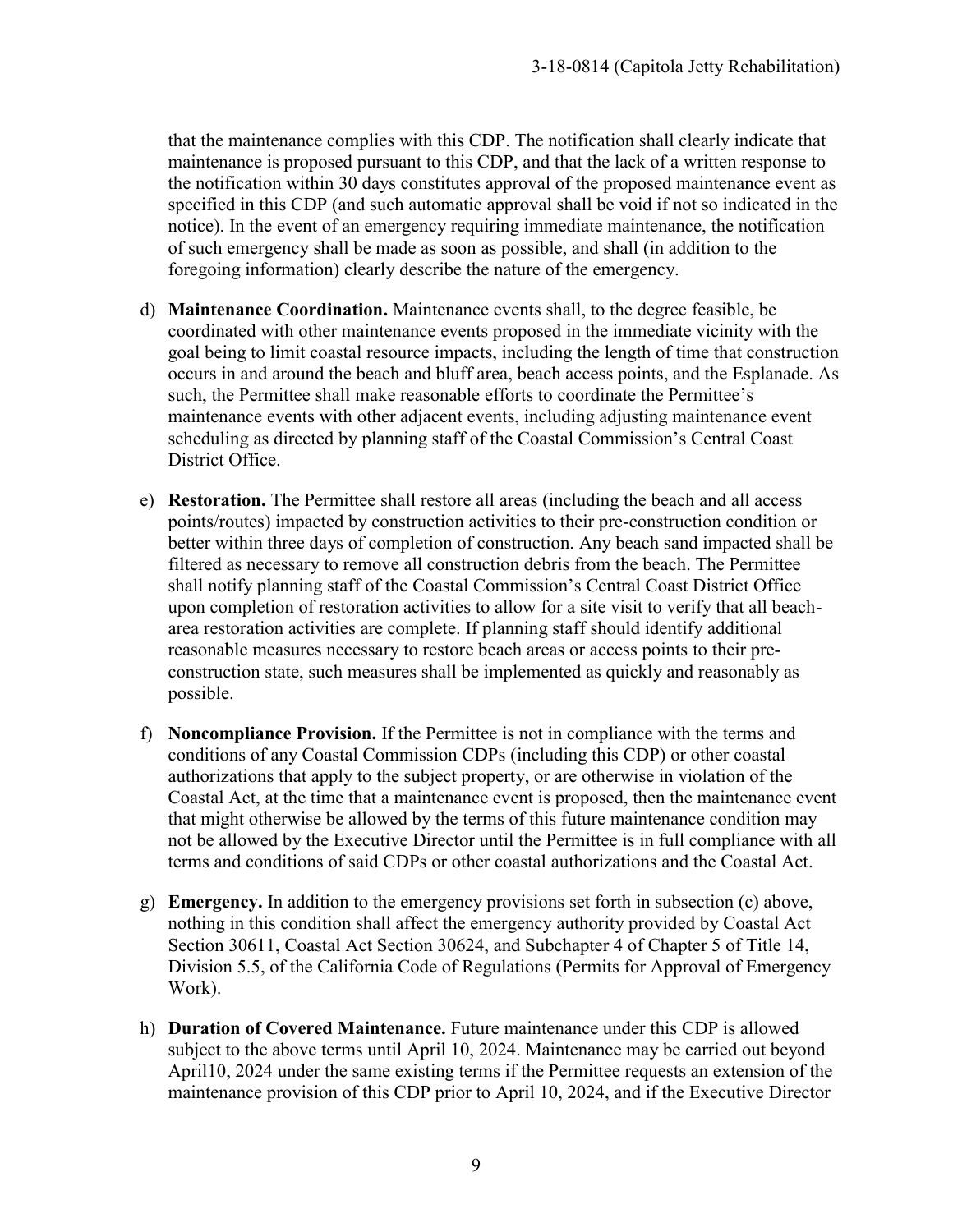extends the maintenance term in writing. The intent of this provision is to allow for future repair and maintenance to occur without obtaining an otherwise necessary CDP throughout the term of this development authorization unless there are changed circumstances that may affect the consistency of this maintenance authorization with the policies of Chapter 3 of the Coastal Act which may warrant obtaining a new CDP or CDP amendment for future repair and maintenance events associated with the approved jetty.

- **6. Other Agency Approvals.** PRIOR TO COMMENCEMENT OF CONSTRUCTION, the Permittee shall provide to the Executive Director copies of all permits, permissions, or other required authorizations from the U.S. Army Corps of Engineers, National Marine Fisheries Service, California Department of Fish and Wildlife, Central Coast Regional Water Quality Control Board, Monterey Bay National Marine Sanctuary, and the California State Lands Commission, or evidence that no permits, permissions, or other authorizations from these agencies are required. The Permittee shall inform the Executive Director of any changes to the Commission-approved project required by such agencies. Such changes shall not be incorporated into the project until the Permittee obtains a Commission amendment to this CDP, unless the Executive Director issues a written determination that no amendment is legally required.
- **7. Coastal Hazards Risk.** By acceptance of this CDP, the Permittee acknowledges and agrees to all of the following:
	- **(a) Coastal Hazards.** That the site is subject to coastal hazards including but not limited to episodic and long-term shoreline retreat and coastal erosion, high seas, ocean waves, tsunami, tidal scour, coastal flooding, landslides, bluff and geologic instability, bluff retreat, liquefaction and the interaction of same, many of which will worsen with future sea level rise.
	- **(b) Assume Risks.** To assume the risks to the Permittee and the property that is the subject of this CDP of injury and damage from such coastal hazards in connection with this permitted development.
	- **(c) Waive Liability.** To unconditionally waive any claim of damage or liability against the Commission, its officers, agents, and employees for injury or damage from such coastal hazards.
	- **(d) Indemnification.** To indemnify and hold harmless the Coastal Commission, its officers, agents, and employees with respect to the Commission's approval of the development against any and all liability, claims, demands, damages, costs (including costs and fees incurred in defense of such claims), expenses, and amounts paid in settlement arising from any injury or damage due to such coastal hazards.
	- **(e) City Responsibility.** That any adverse effects to property caused by the permitted development shall be fully the responsibility of the City of Capitola.
- **8. Liability for Costs and Attorneys' Fees.** The Permittee shall reimburse the Coastal Commission in full for all Coastal Commission costs and attorneys' fees (including but not limited to such costs/fees that are: (1) charged by the Office of the Attorney General; and/or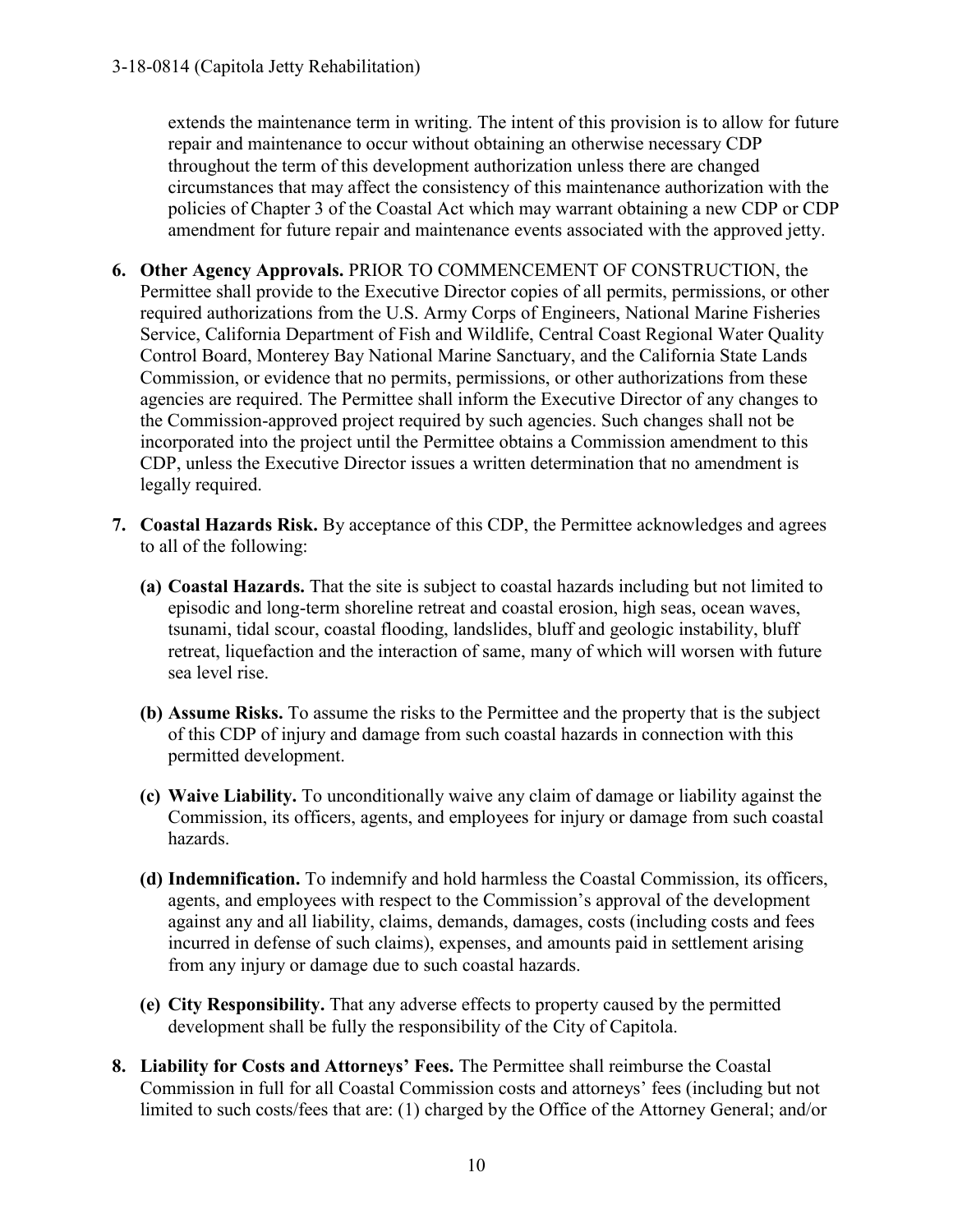(2) required by a court) that the Coastal Commission incurs in connection with the defense of any action brought by a party other than the Permittee against the Coastal Commission and/or its officers, employees, agents, successors and assigns challenging the approval or issuance of this CDP. The Permittee shall reimburse the Coastal Commission within 60 days of being informed by the Executive Director of the amount of such costs/fees. The Coastal Commission retains complete authority to conduct and direct the defense of any such action against the Coastal Commission and/or its officers, employees, agents, successors and assigns.

### **IV. FINDINGS AND DECLARATIONS**

### **A. PROJECT LOCATION, BACKGROUND, AND DESCRIPTION**

#### **Project Location**

The project site is an existing jetty<sup>2</sup> that is located on and adjacent to Capitola Beach in the City of Capitola-by-the-Sea. Capitola Beach and the adjacent Capitola Village are popular visitorserving destinations with a variety of restaurants, shops, and beach/recreational opportunities. Dividing the beach from most of the Capitola Village Esplanade area is a concrete seawall that also serves as seating and is punctuated by gaps to allow easy ingress/egress to and from the beach. Capitola Beach, particularly the area immediately west of the jetty, is also home to a Junior Guards program in the summer. Capitola Beach is the largest beach in the immediate vicinity, with other smaller beaches nearby including Hooper's Beach, which is located just past the Capitola Wharf some 1,000 feet upcoast from the project site. Capitola Beach is immediately downcoast of the Capitola Wharf, and is approximately three quarters of a mile upcoast of New Brighton State Beach, separated by the Depot Hill shoreline that is almost always inundated other than during very low tides. Capitola Beach provides access to a number of popular surfing spots, including the main "Capitola" break as well as the "Jetty," which breaks off the jetty itself; "Toes Over," which is just downcoast of "Capitola;" and the lesser known "Bombora," which is located partway between "Capitola" and New Brighton State Beach.

More generally, the project site is located just downcoast of Soquel Creek and the Capitola Wharf and immediately seaward of Capitola Village. Specifically, the jetty extends across a portion of beach located just south of Capitola's Esplanade Park, $3$  and continues seaward across the sandy beach and into the ocean approximately 250 feet. Though the jetty extends below the mean high tide line (MHTL), the project site is owned by the City of Capitola because the submerged lands were originally granted to the County of Santa Cruz in 1935 and subsequently transferred to the City in 1974. The jetty does, however, extend into the Monterey Bay National

 $\overline{a}$  $2$  Although the project is commonly referred to as a jetty, the jetty is technically a groin that is composed of both stacked rock and an interior concrete membrane that runs along the length of the structure and that is designed to retain sand.

<sup>&</sup>lt;sup>3</sup> Esplanade Park includes a grassy area, restrooms, showers, benches, interpretive signage, and a bandstand where twilight concerts take place in the summertime.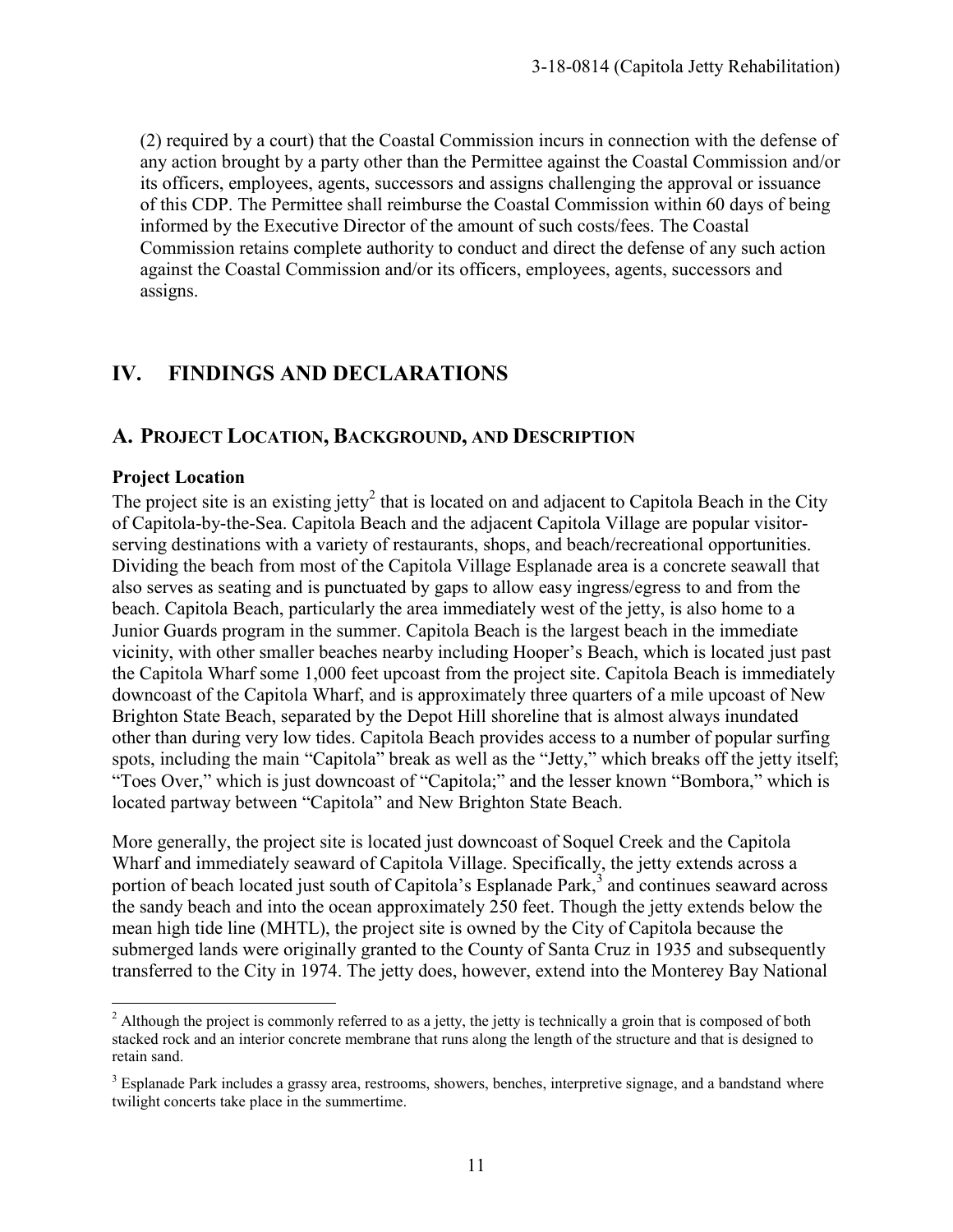Marine Sanctuary.

See **Exhibit 1** for an aerial photo of the project vicinity, **Exhibit 4** for present-day photos of the jetty and its surroundings, and **Exhibit 7** for historical air photos of Capitola.

#### **Project Background**

The jetty was originally constructed in 1969 using approximately 3,300 cubic yards of two-anda-half ton rocks surrounding an interior vertical concrete membrane that is roughly 10 feet high and just under one foot wide. The original jetty was approximately 10 feet tall, 50 feet wide, and approximately 250 feet long, beginning at the toe of Esplanade and continuing seaward. The purpose of the jetty was to reestablish the beach area following sandy beach loss attributed to the construction of the two jetties forming the access to the Santa Cruz Harbor in the early 1960's. The construction of the Santa Cruz Harbor and its jetties resulted in longshore sediment transport being effectively blocked off downcoast of the harbor due to the jetties capturing large quantities of sand at the upcoast side of the most upcoast jetty (i.e., at what is now known as the Seabright Beach unit of Twin Lakes State Beach). As a result, downcoast beaches (including Capitola Beach) were starved of sand that would have otherwise made its way through littoral transport (because littoral transport in this part of the Monterey Bay is from up to downcoast), and these beaches generally shrunk in size while the beach upcoast of the Harbor (now Seabright Beach) grew (and it is now the widest beach in Santa Cruz County directly adjacent to the jetty). The loss of sand supply effectively resulted in the near complete loss of Capitola Beach (see historical photos in **Exhibit 7**). The near-loss of Capitola Beach also presented a flooding hazard to the City due to waves breaking closer to shore, including directly onto the City's Esplanade. The original 1969 jetty was designed by the United States Army Corps of Engineers and was ultimately constructed as an emergency project to capture sand that drifts down the coast, thereby restoring the sandy beach area located seaward of the Esplanade and the Village.

Comparing photographs from before and after the construction of the jetties at the Santa Cruz Harbor shows the extent of the impact on Capitola Beach. Specifically, the images show that Capitola Beach decreased by approximately 52 percent after the construction of the Santa Cruz Harbor and its jetties (see **Exhibit 2** and **Exhibit 5**). For example, the beach in a 1928 aerial photo is approximately 260,000 square feet in size, while the beach in the aerial from 1967 (following the construction of the Santa Cruz Harbor and its jetties) is about half that size. Other aerial photographs from the 1960's (following the construction of the Santa Cruz Harbor and prior to the construction of the Capitola jetty) show little to no beach at all present in Capitola, with the water line reaching the Venetian Hotel and the Esplanade (see **Exhibit 7**). Examining aerial photographs since the construction of the Capitola jetty (i.e., photos from the 1970's to the present day), show that both the summer and winter footprints of Capitola Beach are generally within 10 percent of the 1928 beach footprint (see **Exhibits 2** and **5**). Specifically, the summer beach typically has an approximate footprint of 275,000 square feet, while the winter beach typically has an approximate footprint of about 235,000 square feet. This demonstrates that Capitola Beach has stabilized since the construction of the Capitola jetty and is approximately the same size now as it was before the construction of the Santa Cruz Yacht Harbor and its jetties. While attributable to the jetty, it is also attributable to the notion that the effect of the Santa Cruz Harbor jetties on downcoast beaches has since tailed off, including both because the upcoast harbor jetties are now "fully charged" (i.e., they hold back the maximum amount of sand possible at Seabright Beach) and are not still capturing significant sand that would otherwise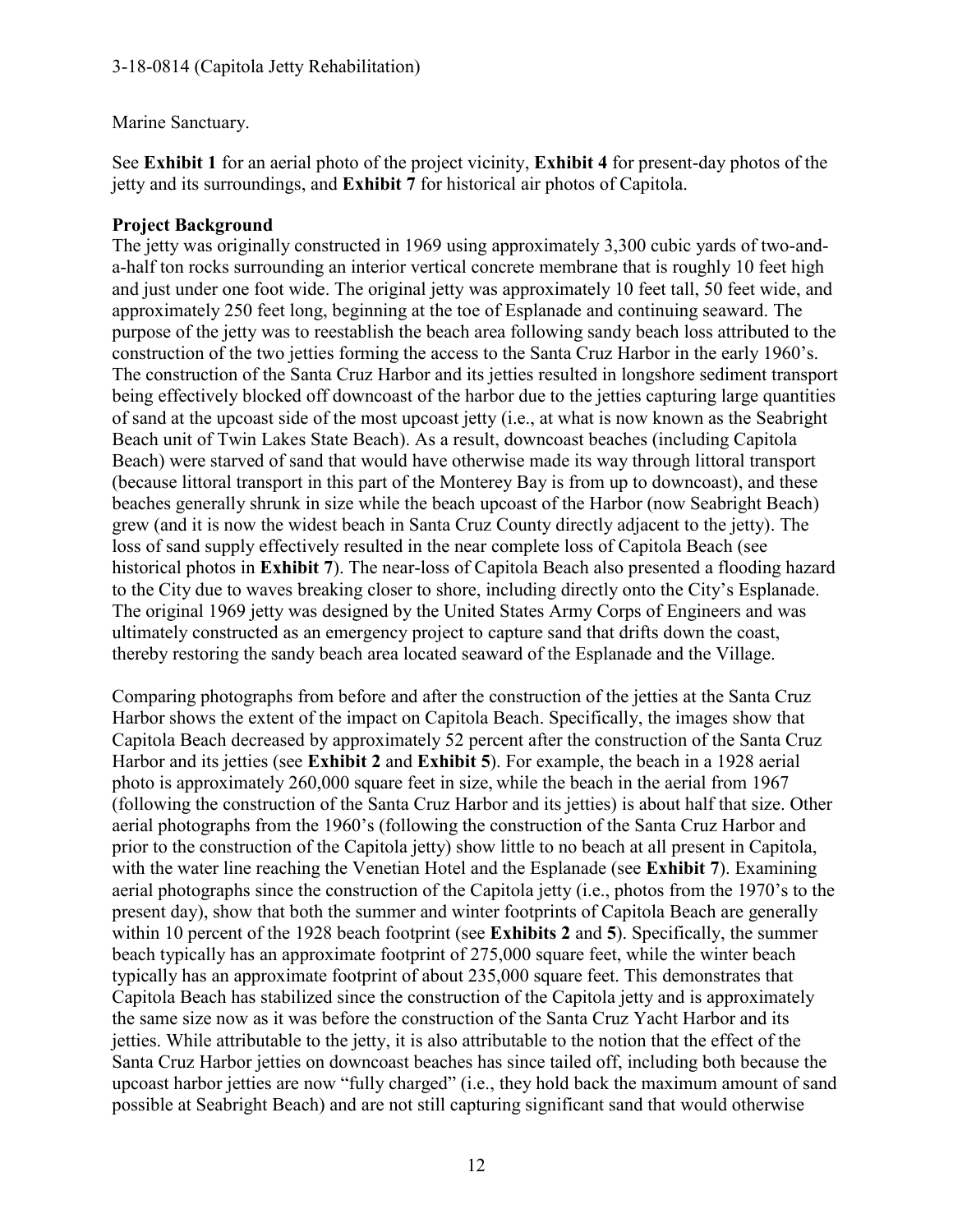move downshore, and also because the sand that is trapped by the Harbor is dredged and deposited on and offshore of downcoast Twin Lakes State Beach as nourishment in similar volumes as is estimated to be drifting in the littoral transport system naturally.<sup>4</sup> In other words, the harbor's dredging and nourishment program roughly ensures that the amount of sand in the system upcoast of the harbor is now maintained downcoast of the harbor as well.

#### **Project Description**

The jetty was constructed in 1969 and there is no record that any maintenance has been performed on the jetty since that time. The proposed project would authorize the jetty's rehabilitation, including by retrieving and restacking rock that has become dislodged over time and by importing approximately 380 cubic yards of new rock to replace rock that is not retrievable because it has migrated away from the project site and/or is buried. The work would be done using an excavator to collect any rock that has been displaced but is retrievable. New rock would also be placed using an excavator.

Based on a topographical survey completed in May of 2018, the jetty's widest point at its base is currently approximately 70 feet compared to its 1969 as-built width of only 50 feet, demonstrating that portions of the jetty have slumped considerably since its construction. The proposed project seeks to restore the jetty to its originally constructed profile (i.e., approximately 50 feet wide at its base, 7.5 feet wide at its top, and 250 feet long), including to help prevent deterioration of the interior concrete membrane (which is essential to sand capture) and will ensure that the jetty continues to function in a manner that continues to form and maintain Capitola Beach. Once collected, the retrieved rock would be placed on top of existing rock. To minimize disturbance and grading, the base layer rock would not be touched (unless it extends beyond the 50-foot width). The retrieved rock would then be used to fill any voids immediately adjacent to the interior concrete membrane or within the 50-foot-wide 1969 profile or at the toe of the jetty (i.e., the seaward-most portion of the structure) as needed. In addition to retrieving and restacking rock, approximately 380 cubic yards of new rock will be imported to replace rock that has migrated away from the jetty or is buried and thus is not retrievable.

In sum, the proposed project is designed to bring the jetty back to its original shape and form. Capitola Beach is the focal point of Capitola Village and is a critical component of the City overall, not only as a key economic driver but also for the significant contribution it makes to the social fabric of the Village and the City. The jetty rehabilitation project is thus very important to the City.

See **Exhibit 1** for an aerial photo of the project vicinity; **Exhibit 2** for a detailed project description, **Exhibit 3** for project plans; **Exhibit 4** for present-day photos of the jetty; and **Exhibit 7** for historical photos of Capitola.

<sup>&</sup>lt;sup>4</sup> Subject to the Santa Cruz littoral cell (which is a high volume cell with annual longshore transport estimated between 250,000 and 325,000 cubic yards of beach quality materials annually), the dominant direction of longshore transport in this sand supply system is north north-west to south south-east (roughly from up- to downcoast).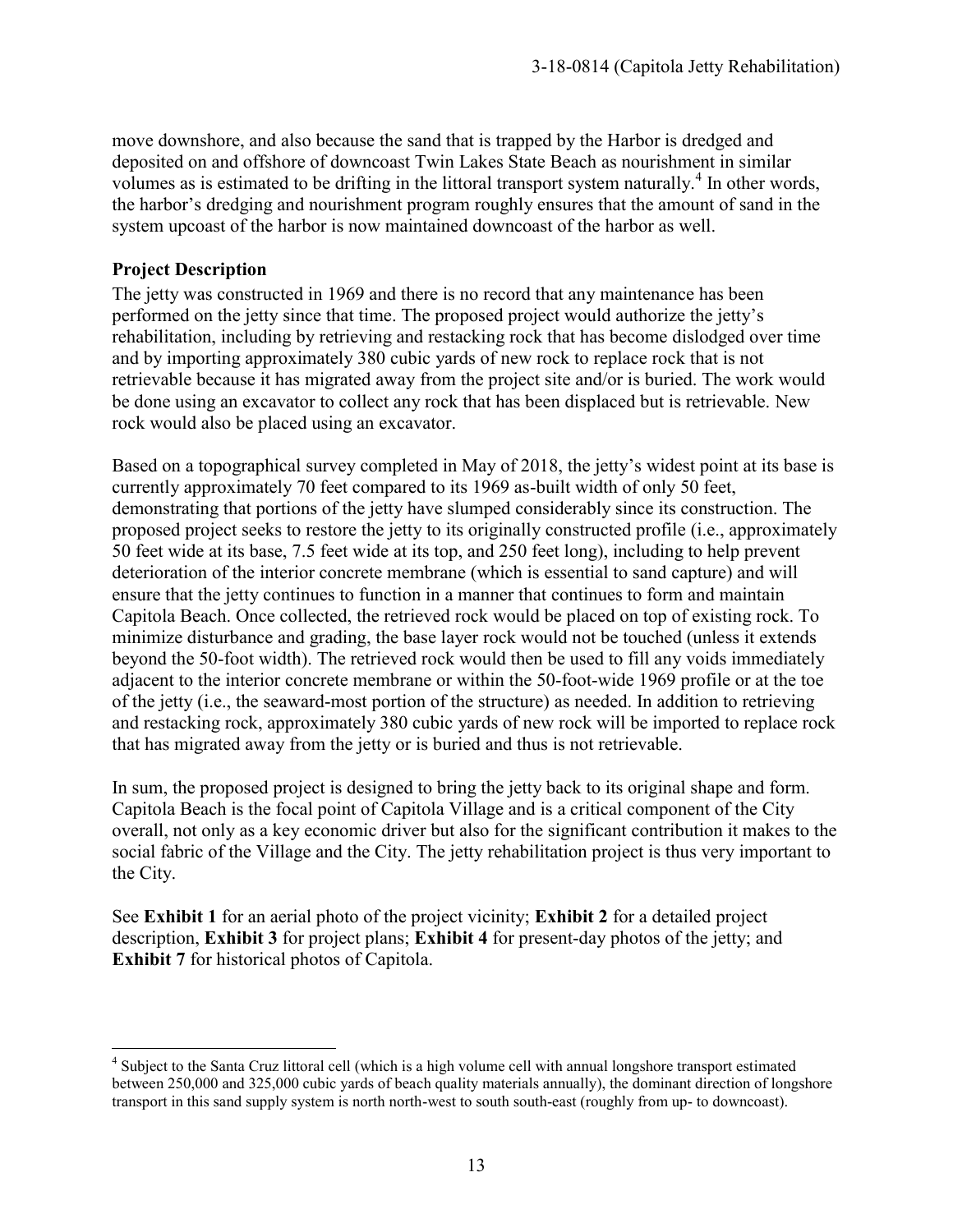### **B. STANDARD OF REVIEW**

The project is located within both the Commission's retained CDP jurisdiction area (for the portions of the jetty located on the beach and in the ocean) as well as in the City's CDP jurisdiction (for the more inland components of the project, including the construction staging area). The City and the Executive Director have determined that public participation will not be substantially impaired by consolidation of CDP review for the proposed development and have agreed to a consolidated CDP processing pursuant to Coastal Act Section 30601.3. Thus the standard of review for the proposed project is the Coastal Act, with the City of Capitola LCP providing non-binding guidance.

### **C. COASTAL HAZARDS**

Coastal Act Section 30610(d) exempts certain repair and maintenance activities that do not result in the addition to, enlargement or expansion of the object of repair and maintenance from CDP requirements in certain circumstances, but requires CDPs for these same activities when there is potential for certain adverse coastal resource impacts. The Coastal Commission's Administrative Regulations further identify and provide relevant detail on making such determinations, and relatedly, when such activities may be considered repair and maintenance versus activities that actually result in a replacement structure that needs to be evaluated as new structures. Because this project raises questions of whether it should be considered repair and maintenance versus a replacement structure, the relevant parts of the Commission's Administrative Regulations are cited below. In addition, Coastal Act Section 30235 is also applicable as it addresses the use of shoreline protective devices (which a groin qualifies as) including under which circumstances the Coastal Act compels approval of said devices. Applicable provisions are identified below:

#### *Section 13252. Repair and Maintenance of Activities Requiring a Permit.*

- *(a) For purposes of Public Resources Code Section 30610(d), the following extraordinary methods of repair and maintenance shall require a coastal development permit because they involve a risk of substantial adverse environmental impact:*
	- *(1) Any method of repair or maintenance of a seawall revetment, bluff retaining wall, breakwater, groin, culvert, outfall, or similar shoreline work that involves:*
		- *(A) Repair or maintenance involving substantial alteration of the foundation of the protective work including pilings and other surface or subsurface structures;*
		- *(B) The placement, whether temporary or permanent, of rip-rap, artificial berms of sand or other beach materials, or any other forms of solid materials, on a beach or in coastal waters, streams, wetlands, estuaries and lakes or on a shoreline protective work except for agricultural dikes within enclosed bays or estuaries;*
		- *(C) The replacement of 20 percent or more of the materials of an existing structure with materials of a different kind; or*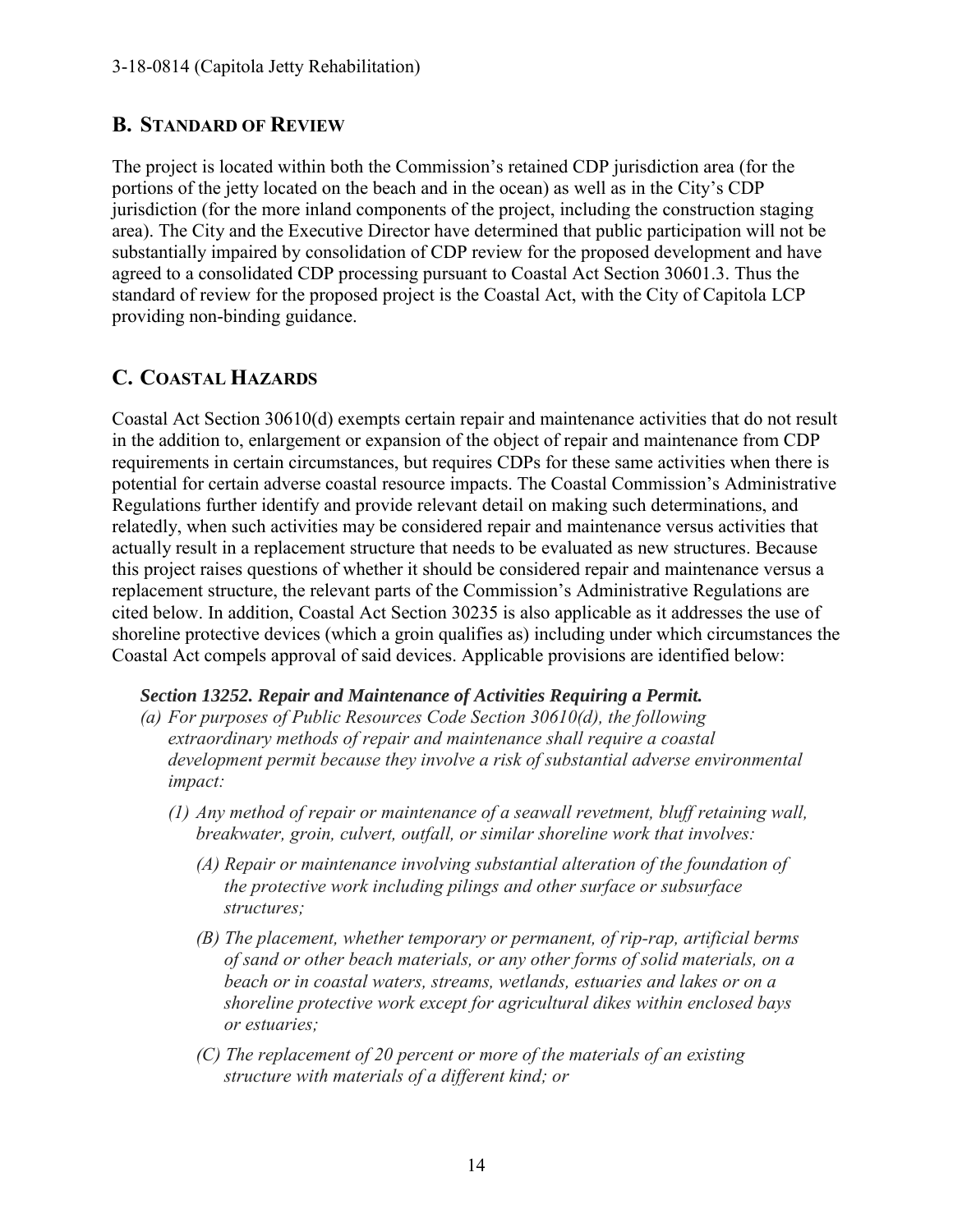*(D)The presence, whether temporary or permanent, of mechanized construction equipment or construction materials on any sand area, bluff, or environmentally sensitive habitat area, or within 20 feet of coastal waters or streams.* 

*(3) Any repair or maintenance to facilities or structures or work located in an environmentally sensitive habitat area, any sand area, within 50 feet of the edge of a coastal bluff or environmentally sensitive habitat area, or within 20 feet of coastal waters or streams that include:*

*(A) The placement or removal, whether temporary or permanent, of rip-rap, rocks, sand or other beach materials or any other forms of solid materials;*

*(B) The presence, whether temporary or permanent, of mechanized equipment or construction materials.*

*All repair and maintenance activities governed by the above provisions shall be subject*  to the permit regulations promulgated pursuant to the Coastal Act, including but not *limited to the regulations governing administrative and emergency permits. The provisions of this section shall not be applicable to methods of repair and maintenance undertaken by the ports listed in Public Resources Code Section 30700 unless so provided elsewhere in these regulations. The provisions of this section shall not be applicable to those activities specifically described in the document entitled Repair, Maintenance and Utility Hookups, adopted by the Commission on September 5, 1978 unless a proposed activity will have a risk of substantial adverse impact on public access, environmentally sensitive habitat area, wetlands, or public views to the ocean.*

*…*

*…*

*(b) Unless destroyed by natural disaster, the replacement of 50% or more of a single family residence, seawall, revetment, bluff retaining wall, breakwater, groin, or any other structure is not repair and maintenance under section 30610(d) but instead constitutes a replacement structure requiring a coastal development permit.* 

*30235. Revetments, breakwaters, groins, harbor channels, seawalls, cliff retaining walls, and other such construction that alters natural shoreline processes shall be permitted when required to serve coastal-dependent uses or to protect existing structures or public beaches in danger from erosion, and when designed to eliminate or mitigate adverse impacts on local shoreline sand supply. Existing marine structures causing water stagnation contributing to pollution problems and fish kills should be phased out or upgraded where feasible.* 

#### **Consistency Analysis**

The proposed project would rehabilitate the jetty by retrieving and restacking rock that has become dislodged over time and by importing approximately 380 cubic yards of new rock to replace rock that is not retrievable because it has migrated away from the project site and/or is buried. The proposed 380 cubic yards of new rock represents approximately 12% of the entire 3,330 cubic yard structure. The proposed project is therefore below the 50% threshold specified in Section 13252(b), and thus the project may be considered repair and maintenance**.** Though the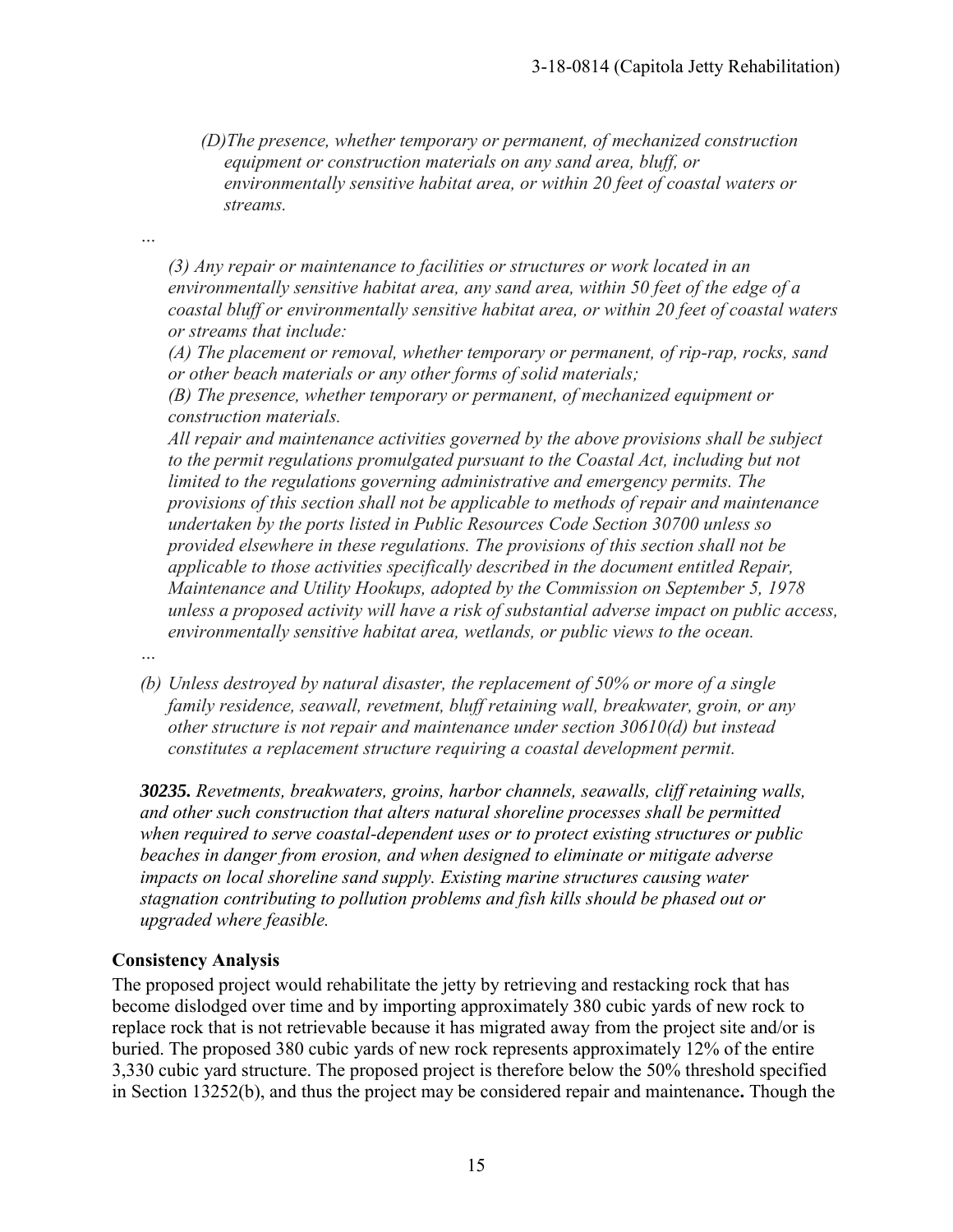#### 3-18-0814 (Capitola Jetty Rehabilitation)

proposed project entails the placement of new, imported rock, this rock is intended to replace previously existing rock in order to restore the jetty to its originally constructed and designed configuration. In other words, the restacked rock and the addition of 380 cubic yards of new rock will not expand or enlarge the jetty, including in terms of its volume, height, length, or width, compared to its prior configuration. Because the project is considered repair and maintenance, the Commission need not evaluate the whole jetty as a new replacement structure, rather the Commission must evaluate the repaired portion itself for its potential coastal resource impacts.

At a fundamental level in terms of Section 30235 requirements, the jetty itself serves to help form and maintain Capitola Beach, which would be in danger of disappearing if the jetty were not present. Historical evidence depicting Capitola Beach and the vicinity following the construction of the Santa Cruz Harbor gives an idea of what Capitola Beach may resemble absent the jetty (see **Exhibit 7**) 5 . Thus, the jetty serves to protect a public beach in danger from erosion, consistent with the allowed uses in Section 30235.

With respect to project-related coastal resource impacts, on the one hand the retrieval and restacking of rock that has migrated is beneficial to coastal resources as it will help to reduce coverage in the beach and ocean. At the same time, though, the restacking of rock and the addition of more rock to recreate its profile, means that the jetty will be remain in place at this location, continuing to occupy area that would otherwise be available to the public and sand that may otherwise contribute to the greater sand transport in this area. In terms of impacts to supply and sand transport, the City's geotechnical consultants concluded that Capitola Beach has largely stabilized, with an average summer beach of approximately 275,000 square feet and an average winter beach of approximately 235,000 square feet (see **Exhibit 2**), both of which closely resemble the size of Capitola Beach historically, including prior to the construction of the Santa Cruz Harbor. In other words, the jetty is now essentially "fully charged" (i.e., new/additional sand is not and will not be captured by the existing jetty), and the City's consultants concluded that the proposed project would not change the existing sand transport conditions, including in terms of the amount of sand being captured by the jetty and the amount of sand continuing further downcoast (see Exhibit 6).<sup>6</sup> Specifically, the City's sand transport study concluded that the jetty's interior concrete membrane is the main sand capturing component of the jetty, and

 $\overline{a}$  $<sup>5</sup>$  Although historical evidence suggests that Capitola Beach would be in danger absent the presence of the jetty</sup> and/or if the jetty were allowed to deteriorate and stop functioning including capturing the same amount of sand as it does presently, the extent of negative impacts to Capitola Beach is not clear. Because the Santa Cruz Harbor jetties are now considered "fully charged", and the amount of sand dredged from the harbor and pumped downcoast is roughly equivalent to the littoral drift in this area (i.e., between 250,000 – 300,000 cubic yards/year), it is difficult to quantify how much beach may be lost absent the jetty's placement and/or a functioning jetty, and if the loss of Capitola Beach would be as severe as it was in the 1960's immediately following the construction of the Santa Cruz Harbor and its jetties (i.e., before the Santa Cruz Harbor jetties were "fully charged"). It is nevertheless reasonable to assume that if the Capitola jetty were to be removed and/or deteriorate such that the same level of sand is no longer captured, there would be discernible impacts to Capitola Beach including the loss of beach. Therefore, Capitola Beach is considered in danger of erosion.

<sup>&</sup>lt;sup>6</sup> Although removal or loss of the jetty altogether would presumably result in increased sand transportation further downcoast, given that the jetty predates the Coastal Act and has been capturing sand since 1969, for purposes of analyzing impacts to coastal resources from this proposed repair and maintenance project, capture of upcoast sand by the existing jetty is considered as the baseline, existing environmental condition.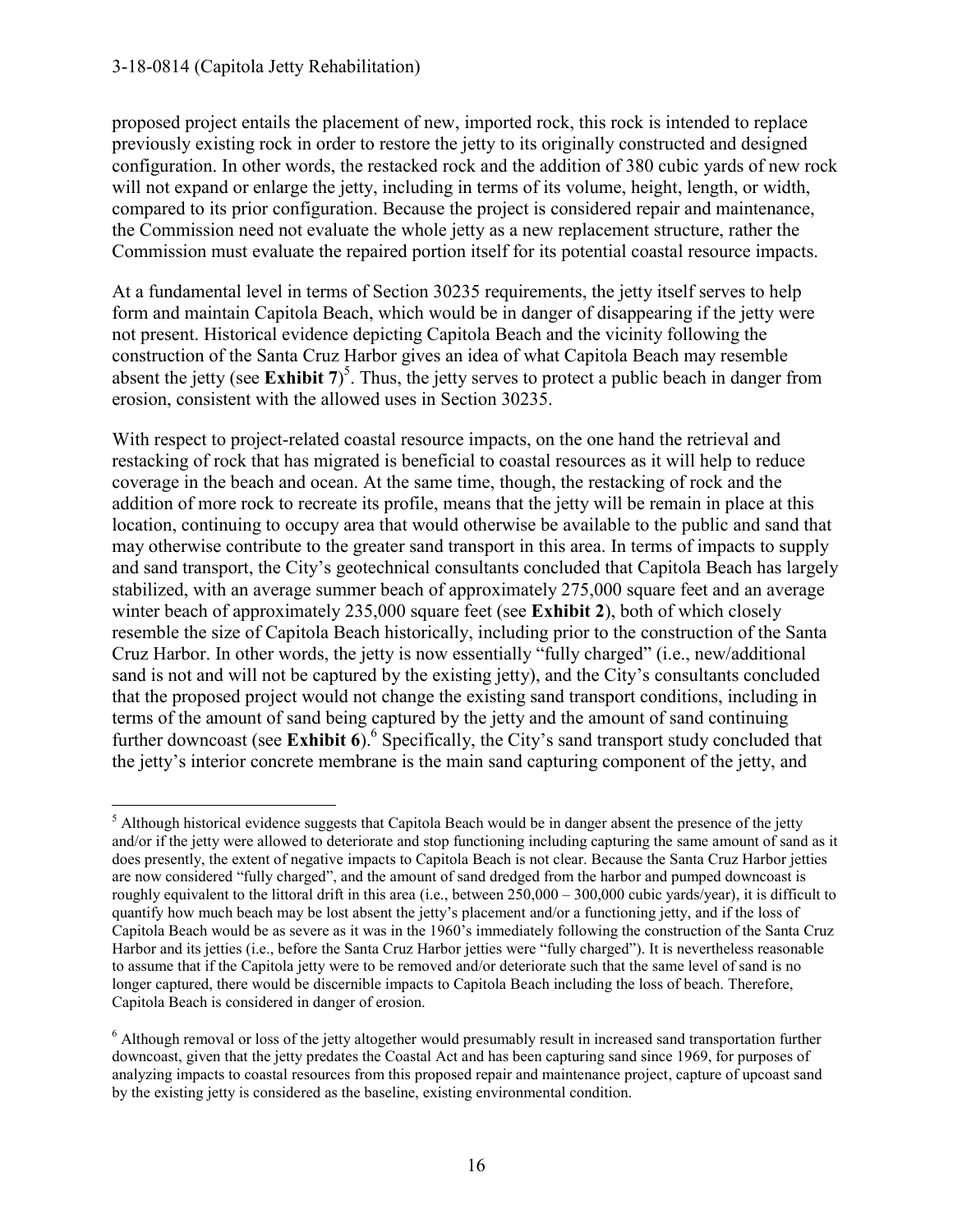because it is not being altered by the proposed project, there would be no change in the amount of sand being captured by the proposed project over existing conditions. In other words, the proposed project would not increase the size of the jetty or the amount of sand being captured by the jetty. The Commission's Geologist, Dr. Joseph Street, reviewed the relevant project materials and visited the site, and agrees that the project would result in negligible changes to downcoast sand transport volumes, and thus insignificant impacts downcoast.

Further, to be cautious and proactive about potential impacts overall, the City also evaluated three different alternatives to the repair project (and really to the jetty itself), including the noproject alternative, a beach nourishment alternative, and a wave attenuator alternative (i.e., installing some other type of physical structure to help reflect wave energy back offshore, such as rock or rubble mound breakwaters and created reefs) to determine whether there is a better and potentially less impactful method to protect Capitola Beach. Ultimately, the City concluded that nourishing the beach adjacent to the jetty could help protect the interior jetty membrane from exposure to wave action on the western side of the jetty, but not on the eastern side of the jetty (because any sand placed on the eastern side would be immediately be transported downcoast as a part of the littoral drift in this area). In addition, they concluded that beach nourishment would only be a temporary solution while such imported sand remained in place, thus likely triggering the need for frequent nourishment efforts, which would be costly and have its own adverse public access and recreation impacts on the beach, including with respect to the necessary trucking and use of heavy equipment in the beach area. Further, beach nourishment poses its own regulatory and resource challenges, which are only intensified at this location given the project's proximity to the mouth of Soquel Creek. Beach nourishment was ultimately deemed infeasible and potentially more impactful as an alternative to the proposed project.

With respect to the concept of wave attenuators, the City ultimately concluded that these would be high-cost endeavors, and would significantly alter the waves in this area for surfing, which would negatively impact recreational opportunities, inconsistent with the Coastal Act's provisions related to public access and recreation. Wave attenuators would also pose significant (and potentially insurmountable) technical, regulatory and resource challenges associated with placing artificial structures in the surf area and within a national marine sanctuary. Ultimately, this alternative was also deemed infeasible.

The proposed jetty rehabilitation is thus the preferred alternative as it would result in the least disturbance and ongoing impacts to coastal resources. This alternative is the only alternative that would reduce the footprint of the existing slumped jetty, achieve the project goals of protecting the interior membrane from additional deterioration, and not result in additional adverse impacts to public access and recreation or sensitive resources. This project alternative is also the most economical for the City. Thus, in this case, the proposed project as conditioned (see special conditions and further discussion below) is the least environmentally damaging feasible project alternative, which in turn will ensure the continuation of Capitola Beach.

In terms of potential construction impacts, construction BMPs can be appropriately applied to limit construction impacts as much as possible (see Special Condition 2). In addition, to ensure that the proposed project is installed in compliance with the proposed plans and properly maintained to ensure its long-term structural stability, **Special Conditions 3 and 4** require the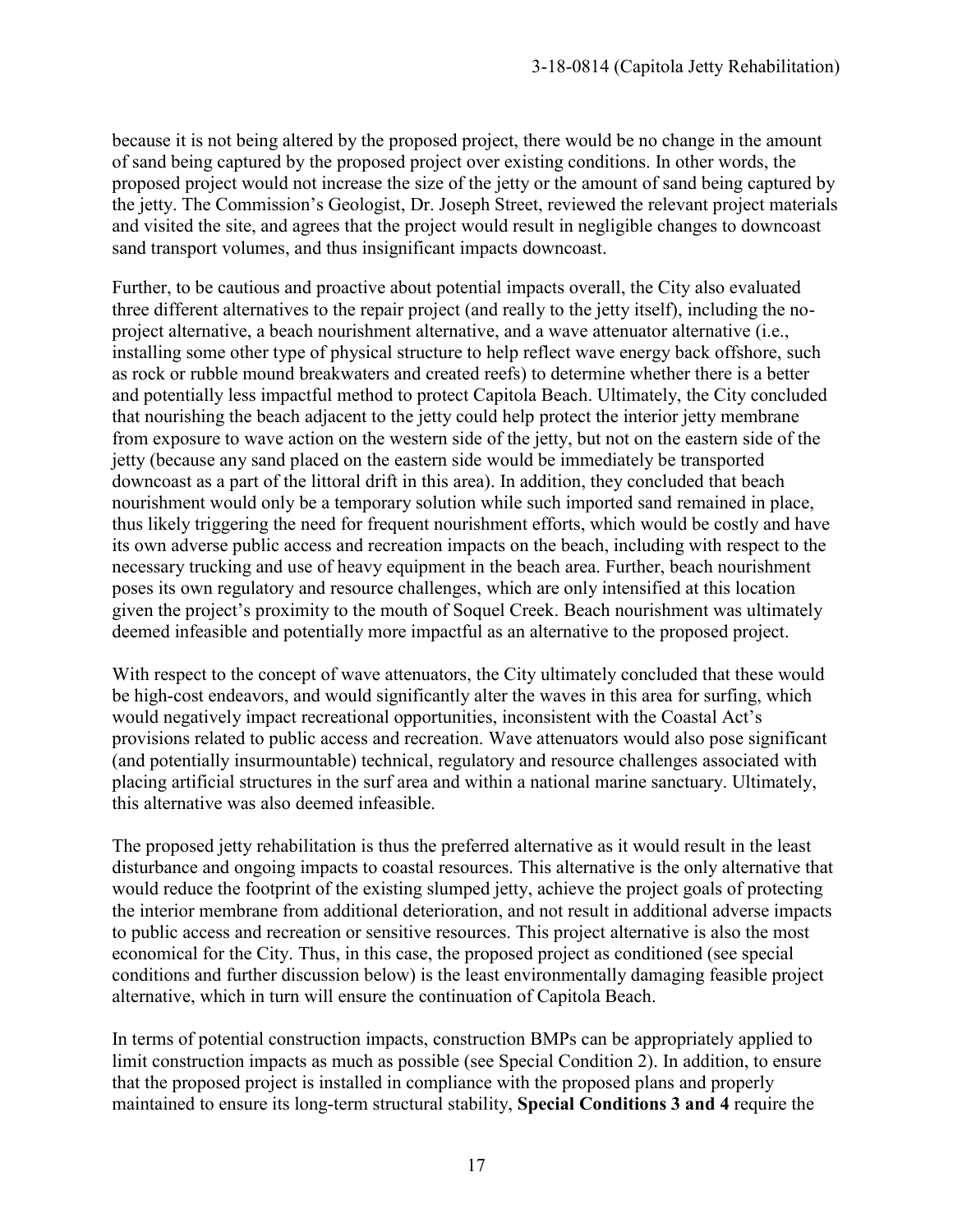submission of as-built plans and a monitoring and maintenance program. Such a program shall provide for evaluation of the condition and performance of the jetty over time, and shall provide for necessary maintenance, repair, changes or modifications. **Special Condition 5** allows the City to maintain the jetty in its approved state without further CDP authorization using ordinary repair and maintenance, subject to the terms and conditions identified by the special conditions. Such future monitoring and maintenance activities will be understood in relation to clear as-built plans that will be submitted by the City.

In terms of recognizing and assuming the hazard risks for shoreline development, the Commission's experience in evaluating proposed development in areas subject to hazards has been that development has continued to occur despite periodic episodes of heavy storm damage and other such occurrences. Development in such dynamic environments is susceptible to damage due to such long-term and episodic processes. Past occurrences statewide have resulted in public costs (through low interest loans, grants, subsidies, direct assistance, etc.) in the many, many millions of dollars. As a means of allowing continued development in areas subject to these hazards while avoiding placing the economic burden for damages onto the people of the State of California, the Commission has in the past required applicants to acknowledge site hazards and agree to waive any claims of liability on the part of the Commission for allowing the development to proceed. Such a condition is appropriate under these circumstances. Accordingly, this approval is conditioned for the City to assume all risks for developing at this location **(see Special Condition 7**).

In summary, the proposed jetty repair project will help to continue to form and maintain Capitola Beach, which is not only an extremely popular visitor destination, but is also the focal point of Capitola Village and a critical component of the City overall, not only as a key economic driver but also for the oversized contribution it makes to the social fabric of the Village and the City itself. The proposed project is an important public access project, and it can be conditioned to address relevant coastal resource concerns. As conditioned, the proposed project can be found consistent with the above-referenced Coastal Act Sections and the Commission's Administrative Regulations.

### **D. PUBLIC ACCESS AND RECREATION**

Coastal Act Section 30604(c) requires that every coastal development permit issued for any development between the nearest public road and the sea "shall include a specific finding that the development is in conformity with the public access and public recreation policies of [Coastal Act] Chapter 3." The proposed project is located seaward of the first through public road (which in this case is Park Avenue). Coastal Act Sections 30210 through 30224 specifically protect public access and recreation, and Section 30240 protects parks and recreational areas. In particular:

*30210. In carrying out the requirement of Section 4 of Article X of the California Constitution, maximum access, which shall be conspicuously posted, and recreational opportunities shall be provided for all the people consistent with public safety needs and the need to protect public rights, rights of private property owners, and natural resource areas from overuse.*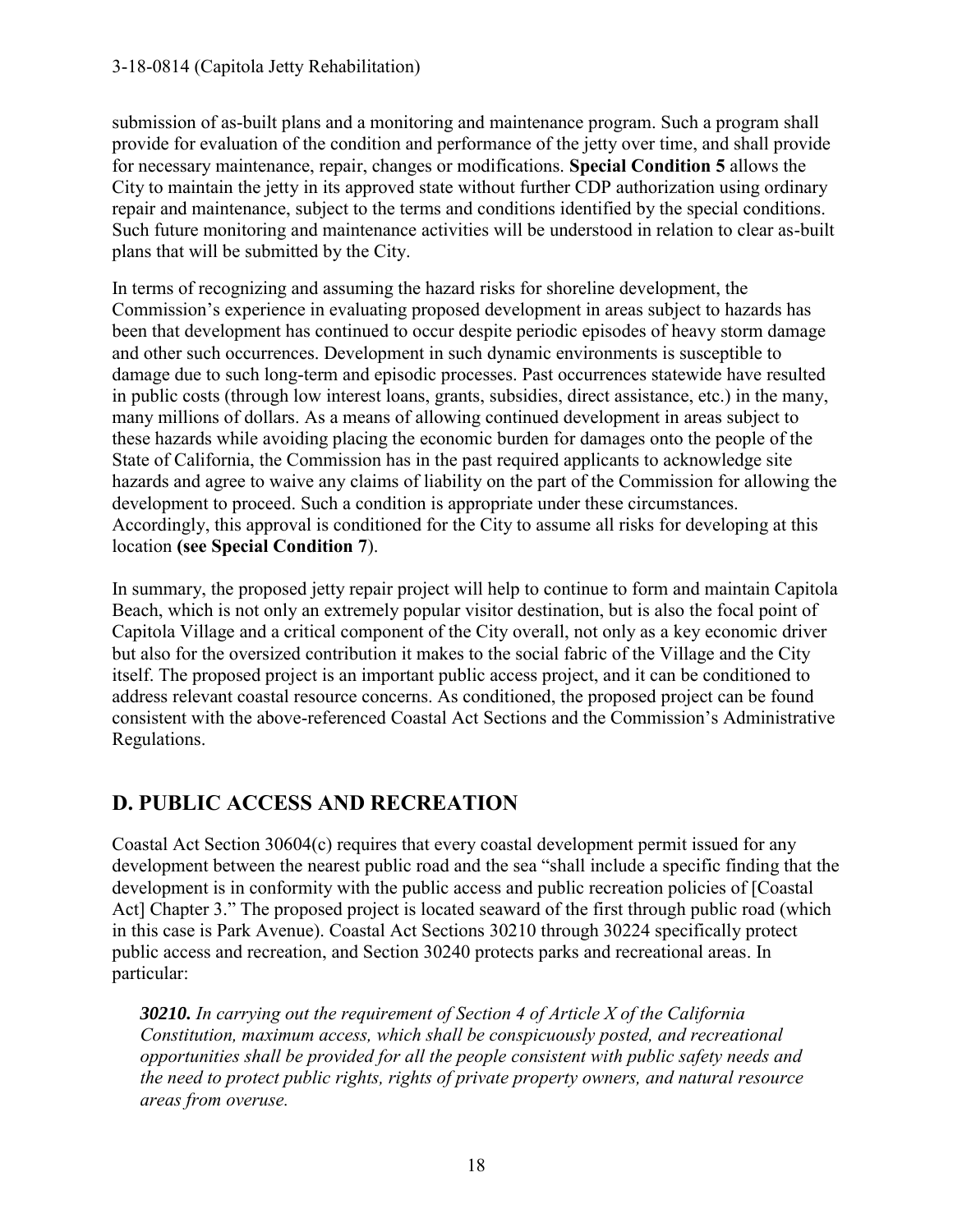*30211. Development shall not interfere with the public's right of access to the sea where acquired through use or legislative authorization, including, but not limited to, the use of dry sand and rocky coastal beaches to the first line of terrestrial vegetation.* 

*30213. Lower cost visitor and recreational facilities shall be protected, encouraged, and, where feasible, provided. Developments providing public recreational opportunities are preferred. …* 

*30220. Coastal areas suited for water-oriented recreational activities that cannot readily be provided at inland water areas shall be protected for such uses.* 

*30221. Oceanfront land suitable for recreational use shall be protected for recreational use and development unless present and foreseeable future demand for public or commercial recreational activities that could be accommodated on the property is already adequately provided for in the area.* 

*30240(b). Development in areas adjacent to environmentally sensitive habitat areas and parks and recreation areas shall be sited and designed to prevent impacts which would significantly degrade those areas, and shall be compatible with the continuance of those habitat and recreation areas.* 

These overlapping Coastal Act policies protect public recreational access to and along the beach/shoreline and to offshore waters for public recreational access purposes, particularly free and low-cost access.

#### **Consistency Analysis**

Jetties such as the Capitola jetty have a series of impacts to public access and recreation. Section 30210 of the Coastal Act requires the Commission to provide the general public maximum access and recreational opportunities. Section 30211 prohibits development from interfering with the public's right of access to the sea. Section 30213 protects lower cost forms of access, such as the free access available at Capitola Beach and offshore. Section 30220 protects coastal areas suited for ocean-oriented activities, such as the beach and offshore surfing areas here. Section 30221 protects oceanfront areas for public recreational uses. Section 30240(b) protects recreation areas, such as Capitola Beach, from degradation and seeks to preserve recreation values. Finally, the Coastal Act Section 30210 direction to maximize access represents a different threshold than to simply provide or protect such access, and is fundamentally different from other like provisions in this respect. In other words, it is not enough to simply provide access to and along the coast, and not enough to simply protect such access, but rather that such access must also be *maximized*. This terminology distinguishes the Coastal Act in certain respects, and provides fundamental direction to maximize public recreational access opportunities with respect to projects along the California coast that raise public access issues, like this one.

As mentioned in the project description, Capitola Beach is heavily used by the public, and provides significant coastal access and recreational opportunities for residents and visitors alike. The jetty's primary purpose, including the impetus for its original construction in 1969 and its continued need, is to form and maintain Capitola Beach for residents and visitors alike. Given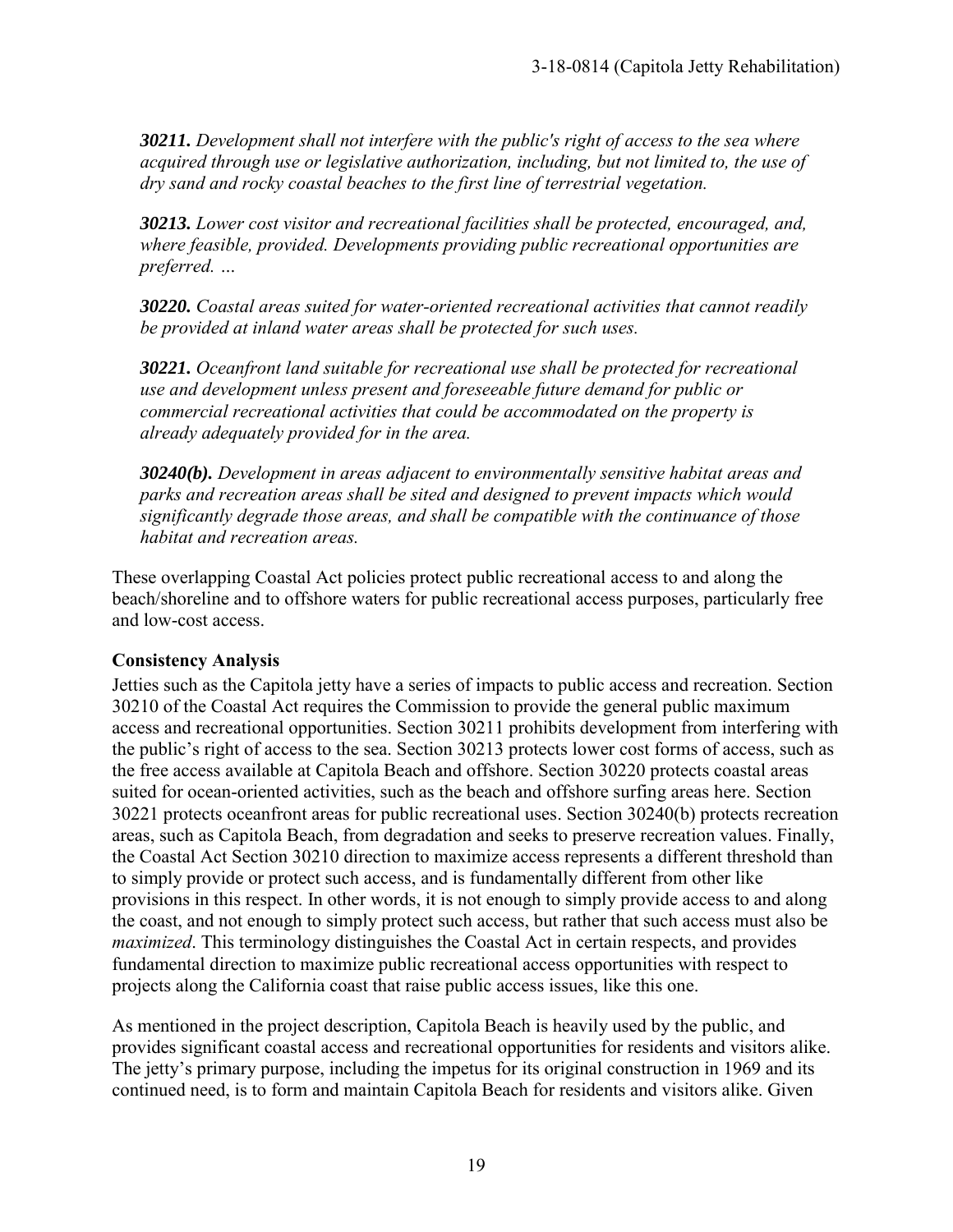#### 3-18-0814 (Capitola Jetty Rehabilitation)

how much Capitola Beach diminished between the construction of Santa Cruz Harbor and its jetties in the early 1960's and the construction of the Capitola Jetty in 1969, it is likely that absent the Capitola jetty, Capitola Beach would erode and at times almost completely disappear, ultimately resembling the minimal beach seen in photos taken throughout the 1960's (see **Exhibit 7**). In addition, according to local surfers in the area, the construction of the Capitola jetty created a surf break aptly named "The Jetty," and thus it is likely that continued degradation (or removal) of the jetty would mean that this surf break would cease to exist as well. Capitola Beach is also a free public beach, and thus the continued placement of the jetty helps to preserve lower-cost visitor-serving public access and recreational opportunities, consistent with Coastal Act Section 30213.

Although the jetty does occupy physical space (some of which would likely be available to the public during low tides if the jetty were not present), ultimately more beach area is available to the public as a result of the placement of the jetty than without it, including a sandier, wider beach, as opposed to a flatter, typically sand-scoured stretch of coastline that is only accessible at low tides, similar to what is seen just downcoast below Depot Hill (see **Exhibit 7**), which has historically been a very narrow, sand-scoured beach, including prior to construction of the jetty in 1969. While the coastline beneath Depot Hill certainly provides low-cost recreational value (including walking and viewing paleontological resources), a wide beach provides an alternate and more heavily utilized public access/recreational opportunities in line with the historical beach usage in Capitola and is one of the primary draws for tourists to the area. Furthermore, the jetty itself is a frequently used public access/recreational device as beach goers can regularly be seen walking along the structure and/or watching the surf from it (see **Exhibit 4**).

Finally, the Capitola jetty is easily traversed laterally along the beach and is not a major impediment in that way, including because during the summer months the sand elevation at the trunk of the jetty (i.e., where it meets the Esplanade) is higher than the jetty, and thus users are still available to gain access to downcoast areas such as Depot Hill and New Brighton State Beach at low tides, consistent with the level of access to these areas before the construction of the jetty. As such, although the Capitola jetty is not void of adverse impacts to public access/recreational opportunities (given that it does occupy physical space along the beach/coastline), the maintenance of a stable Capitola Beach that the jetty provides and the continued availability to access areas downcoast of the jetty at low tides, meets the Coastal Act's public access/recreational objectives of *maximizing* coastal access and recreational opportunities.

In short, the Commission believes that approval of the jetty rehabilitation project is appropriate in this case, including as there do not appear to be any feasible less environmentally-damaging alternatives to protect and maintain Capitola Beach, which is a very popular and heavily used public beach and ocean recreational area. That said though, the project is not without its coastal resource impacts, including that the jetty occupies a portion of sandy beach and offshore area that would otherwise be available to the public, and it would continue to block sand that would otherwise be delivered downcoast via the typical offshore sand-supply current that generally flows that direction. On both of these points, however, the project is not a new or replacement jetty, rather it is a repair and maintenance project for a pre-Coastal Act structure, and thus the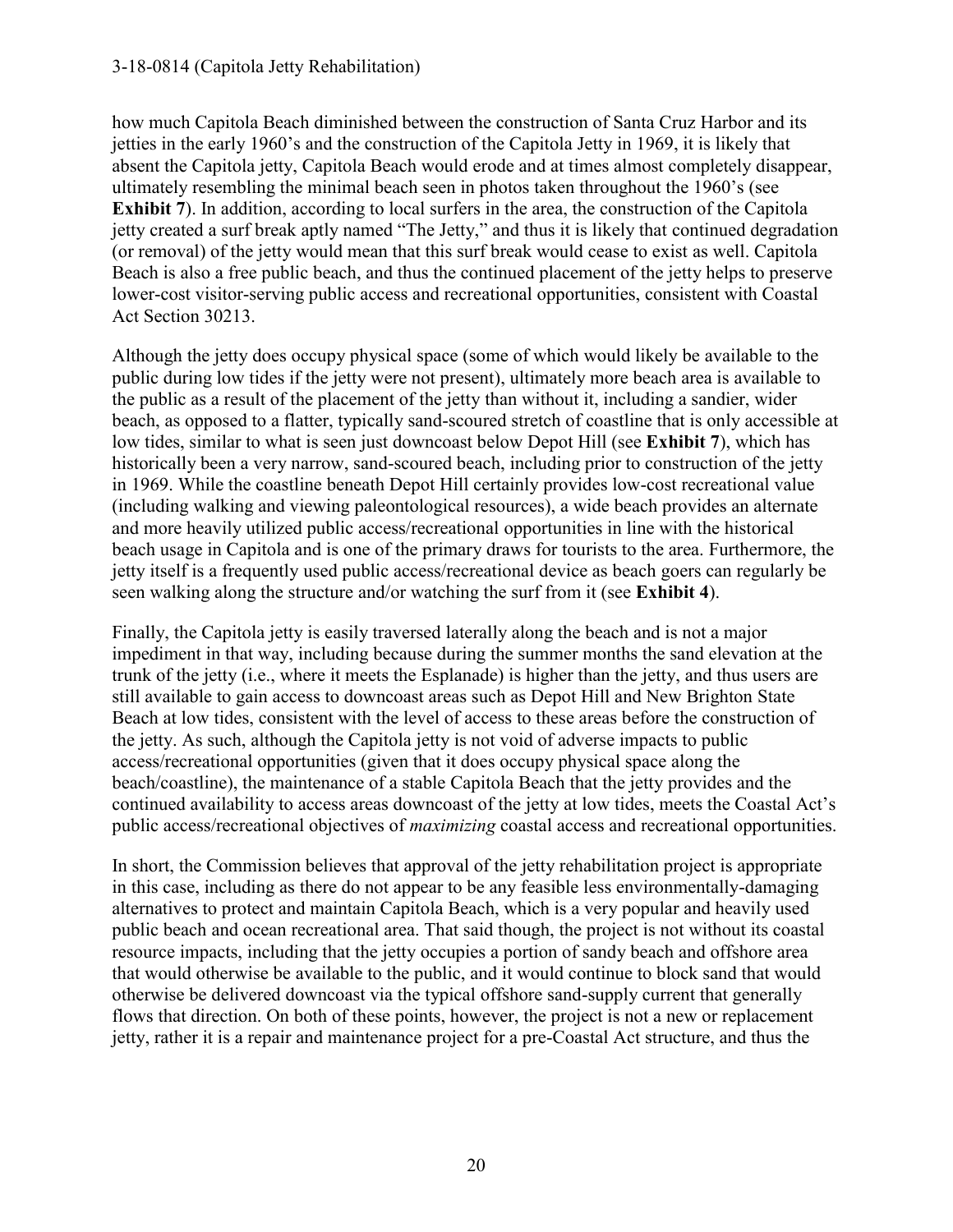impacts assessed here are in relation to the repair components, and not the object of repair.<sup>7</sup> These repair and maintenance-specific impacts are fairly minor, and essentially consist of a more limited subset of the overall impacts described above, as well as potential for impacts during construction. On the latter, construction best management practices can be appropriately applied to limit construction impacts on access as much as possible. On the former, the City has demonstrated that the project would not alter sand supply or sediment transport over existing conditions, and would instead serve to maintain the beach while preventing additional damage to the jetty warranting a bigger project in the future. For remaining impacts, the project can be considered self-mitigating given that ultimately the jetty's continued presence will ensure a larger sandy public beach and continuation of an offshore surfing spot associated with the jetty (and therefore, enhanced public recreational access) than would exist absent the jetty rehabilitation. In addition, arguably, if instead the jetty was not present (i.e., to address concerns that it should not be allowed to take up beach/ocean space in the first place), the space underlying it would not be available as sandy beach (or the offshore surfing area for surfing) as these conditions are created in this location by the jetty

Furthermore, as conditioned, the City is required to submit as-built plans (see **Special Condition 3**), the jetty is required to be monitored and maintained in order to prevent significant slumping of the jetty's rock (including expansion both width and length-wise), ensuring that the jetty's physical footprint does not increase and result in the occupation of additional beach and/or tidal areas (see **Special Condition 4)**. To protect public access and other coastal resources during construction, **Special Condition 2a** requires that construction activities and staging areas to be minimized to the fullest extent feasible to have the least impact on public access, and **Special Condition 2b** requires a description of the construction methods that will be used to keep construction areas separated from public use areas as much as possible (including through the use of unobtrusive fencing). **Special Condition 2c** limits construction activities to avoid the peak summer season and all weekends.

In conclusion, as conditioned, the proposed rehabilitation of the Capitola jetty is consistent with the Coastal Act access and recreation policies cited above.

### **E. MARINE RESOURCES**

The Coastal Act protects the marine resources and habitat at this location and offshore. Coastal Act Sections 30230 and 30231 provide:

*Section 30230. Marine resources shall be maintained, enhanced, and where feasible, restored. Special protection shall be given to areas and species of special biological or economic significance. Uses of the marine environment shall be carried out in a manner that will sustain the biological productivity of coastal waters and that will maintain* 

 $\overline{a}$ 7 A new or replacement jetty would require that it be evaluated against the Coastal Act as a *new* structure being placed at this location, including for its overall effects on coastal resources for its entire placement as if new, whereas some of those impacts were "inherited" when the Coastal Act went into effect, and the evaluation here focuses on just the repair components.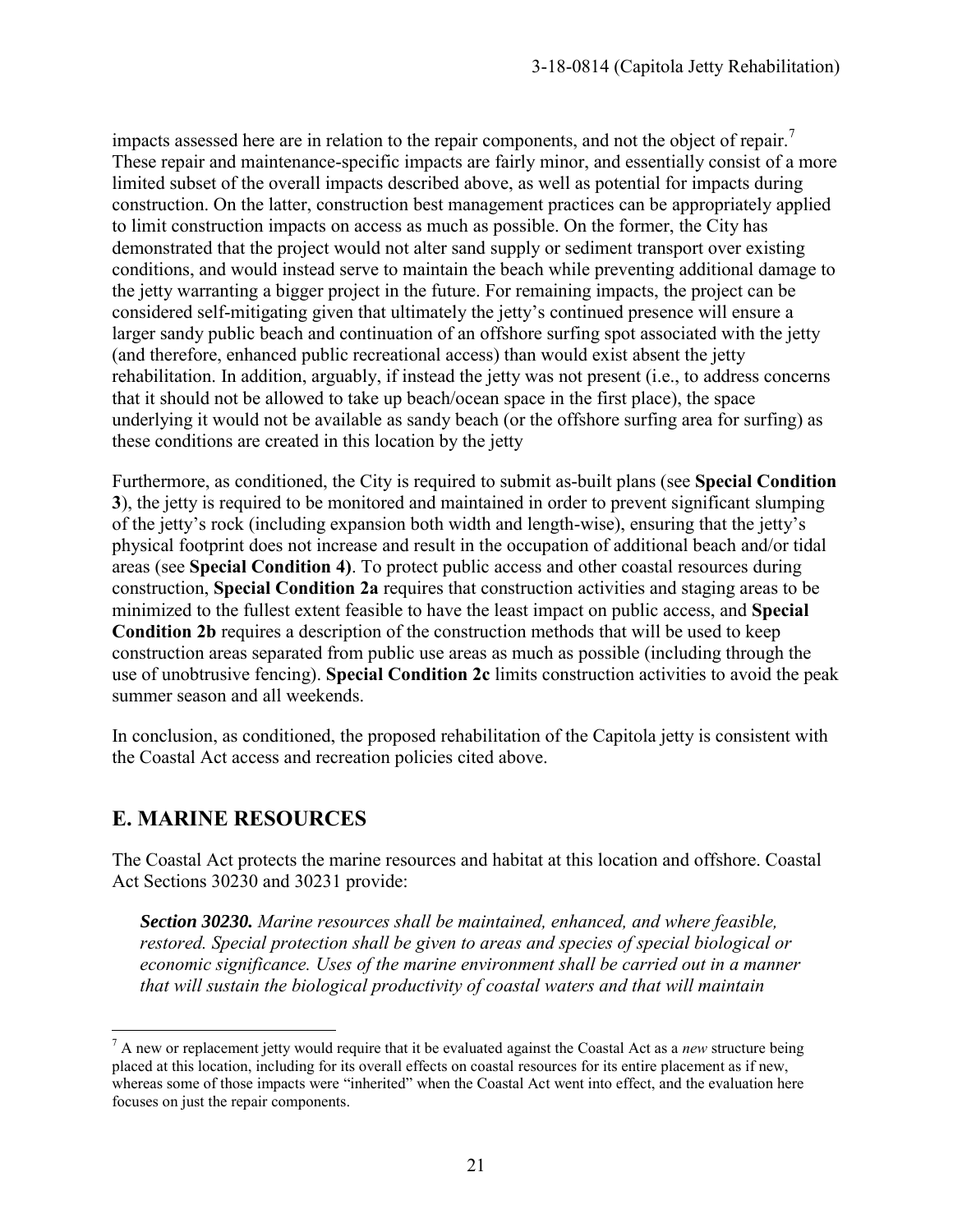*healthy populations of all species of marine organisms adequate for long-term commercial, recreational, scientific, and educational purposes.* 

*Section 30231. The biological productivity and the quality of coastal waters, streams, wetlands, estuaries, and lakes appropriate to maintain optimum populations of marine organisms and for the protection of human health shall be maintained and, where feasible, restored through, among other means, minimizing adverse effects of waste water discharges and entrainment, controlling runoff, preventing depletion of ground water supplies and substantial interference with surface water flow, encouraging waste water reclamation, maintaining natural vegetation buffer areas that protect riparian habitats, and minimizing alteration of natural streams.* 

#### **Consistency Analysis**

Rehabilitation of the jetty, including collecting and restacking rock and importing about 380 cubic yards of new rock, could have adverse impacts to marine resources due to construction activities, especially given the proposed project's location in and adjacent to the Pacific Ocean and the Monterey Bay National Marine Sanctuary.<sup>8</sup> The project is therefore conditioned to require a construction plan that includes best management practices (BMPs) required by the Commission in the past in similar shoreline-area projects to protect water quality and marine resources during construction, including maintaining good construction site housekeeping controls and procedures, storing materials beyond the reach of tidal waters, a prohibition on equipment washing, refueling, or servicing on the beach, etc. (see **Special Condition 2e**). To further protect marine resources and offshore habitat, **Special Condition 2g** requires construction documents to be kept at the site for inspection, and **Special Condition 2h** requires a construction coordinator to be available to respond to any inquiries that arise during construction. Relatedly, **Special Condition 2f** requires that the project site be restored to its pre-construction state or better within three days of completion of construction, including that any native materials impacted to be filtered as necessary to remove any construction debris, ensuring that any construction-debris is removed and that the site is restored. **Special Condition 2i** requires appropriate remediation provisions for any work done inconsistent with the terms and conditions of this CDP, and **Special Condition 2j** requires the City to notify Commission staff three days in advance of commencement of construction. In addition, per the recommendation of the Monterey Bay National Marine Sanctuary, **Special Condition 2d** requires that the 380 cubic yards of new rock be free of introduced species to prevent the release of such species within the Sanctuary, further protecting sensitive coastal and marine resources, including the federally-protected Sanctuary. Finally, **Special Condition 6** requires that the City provide evidence of other agency approvals (e.g., the Sanctuary, Army Corps of Engineers, California Department of Fish and Wildlife, etc.) prior to commencement of construction.

Therefore, as conditioned, the proposed project is consistent with Coastal Act Sections 30230 and 30231.

 $\overline{a}$  $8$  The City completed a survey for black abalone due to concerns expressed by the National Marine Fisheries Service given the species' endangered status. The study notes that black abalone have not historically been recorded in the vicinity, and that none were found during the survey completed in the fall of 2018. As such, it is reasonable to assume that there will be no harm or take of the black abalone resulting from the proposed project.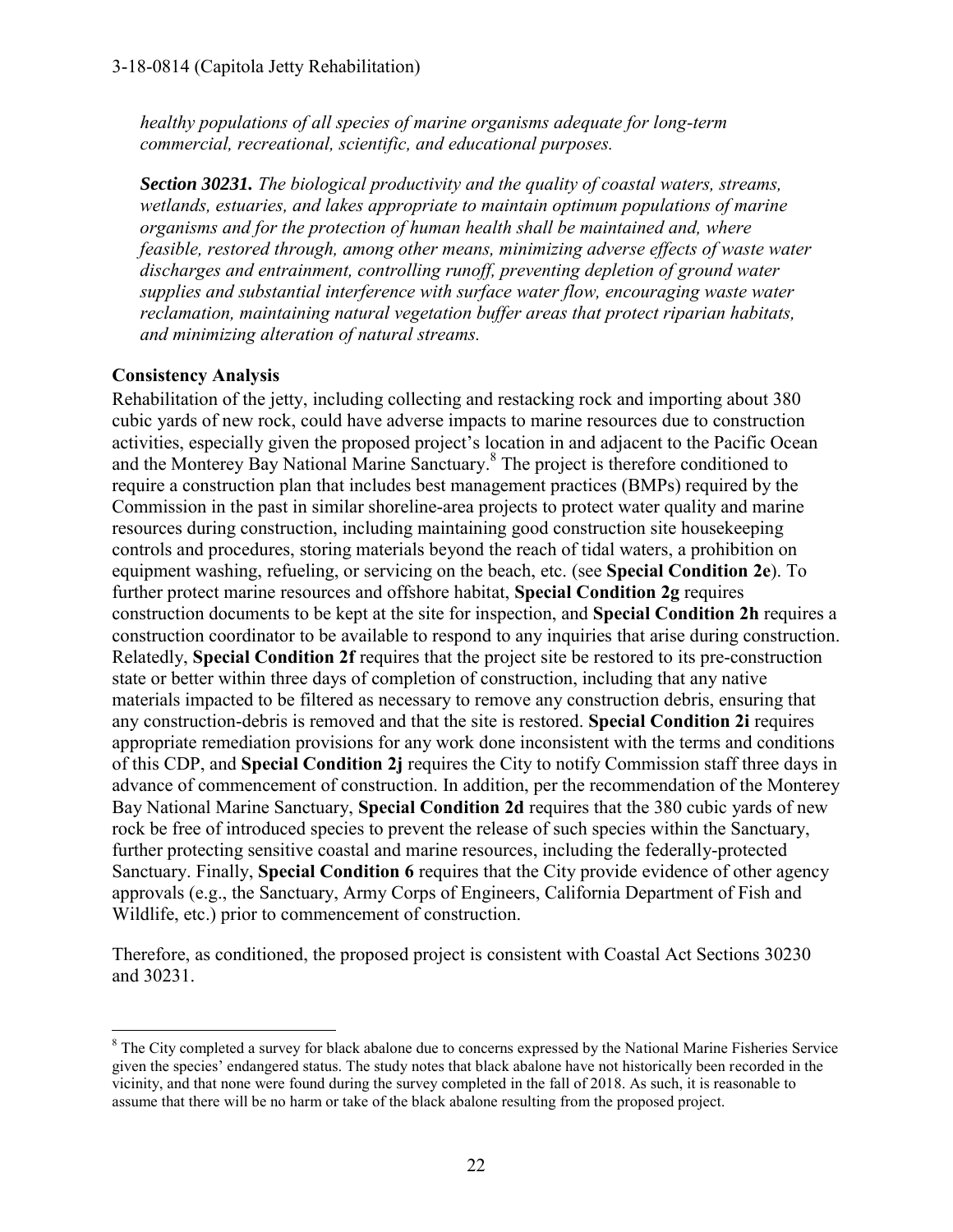### **F. OTHER**

#### **Indemnification**

Coastal Act Section 30620(c)(1) authorizes the Commission to require applicants to reimburse the Commission for expenses incurred in processing CDP applications. Thus, the Commission is authorized to require reimbursement for expenses incurred in defending its actions on the pending CDP applications in the event that the Commission's action is challenged by a party other than the Applicants. Therefore, consistent with Section 30620(c), the Commission imposes **Special Condition 8** requiring reimbursement for any costs and attorneys' fees that the Commission incurs in connection with the defense of any action brought by a party other than the Applicant challenging the approval or issuance of this CDP, or challenging any other aspect of its implementation.

### **G. CALIFORNIA ENVIRONMENTAL QUALITY ACT (CEQA)**

Section 13096 of Title 14 of the California Code of Regulations requires that a specific finding be made in conjunction with CDP applications showing the application to be consistent with any applicable requirements of CEQA. Section 21080.5(d)(2)(A) of CEQA prohibits a proposed development from being approved if there are feasible alternatives or feasible mitigation measures available which would substantially lessen any significant adverse effect which the activity may have on the environment. The City of Capitola, acting as the lead CEQA agency, categorically exempted the project from the provisions of CEQA (pursuant to Section 15301, the CEQA regulations applicable to maintenance of existing facilities).

The Coastal Commission's review and approval of land use proposals through CDPs has been certified by the Secretary of the Natural Resources Agency as being the functional equivalent of environmental review under CEQA (pursuant to Section 15301 of the CEQA regulations). (14 CCR § 15251(c).) The Commission has reviewed the relevant coastal resource issues with the proposed project, and has identified appropriate and necessary modifications to address potential adverse impacts to such coastal resources. All above findings are incorporated herein in their entirety by reference.

The Commission finds that only as modified and conditioned by this CDP will the proposed project avoid significant adverse effects on the environment within the meaning of CEQA. As such, there are no additional feasible alternatives or feasible mitigation measures available which would substantially lessen any significant adverse environmental effects that approval of the proposed project, as modified, would have on the environment within the meaning of CEQA. If so modified, the proposed project will not result in any significant environmental effects for which feasible mitigation measures have not been employed consistent with CEQA Section  $21080.5(d)(2)(A)$